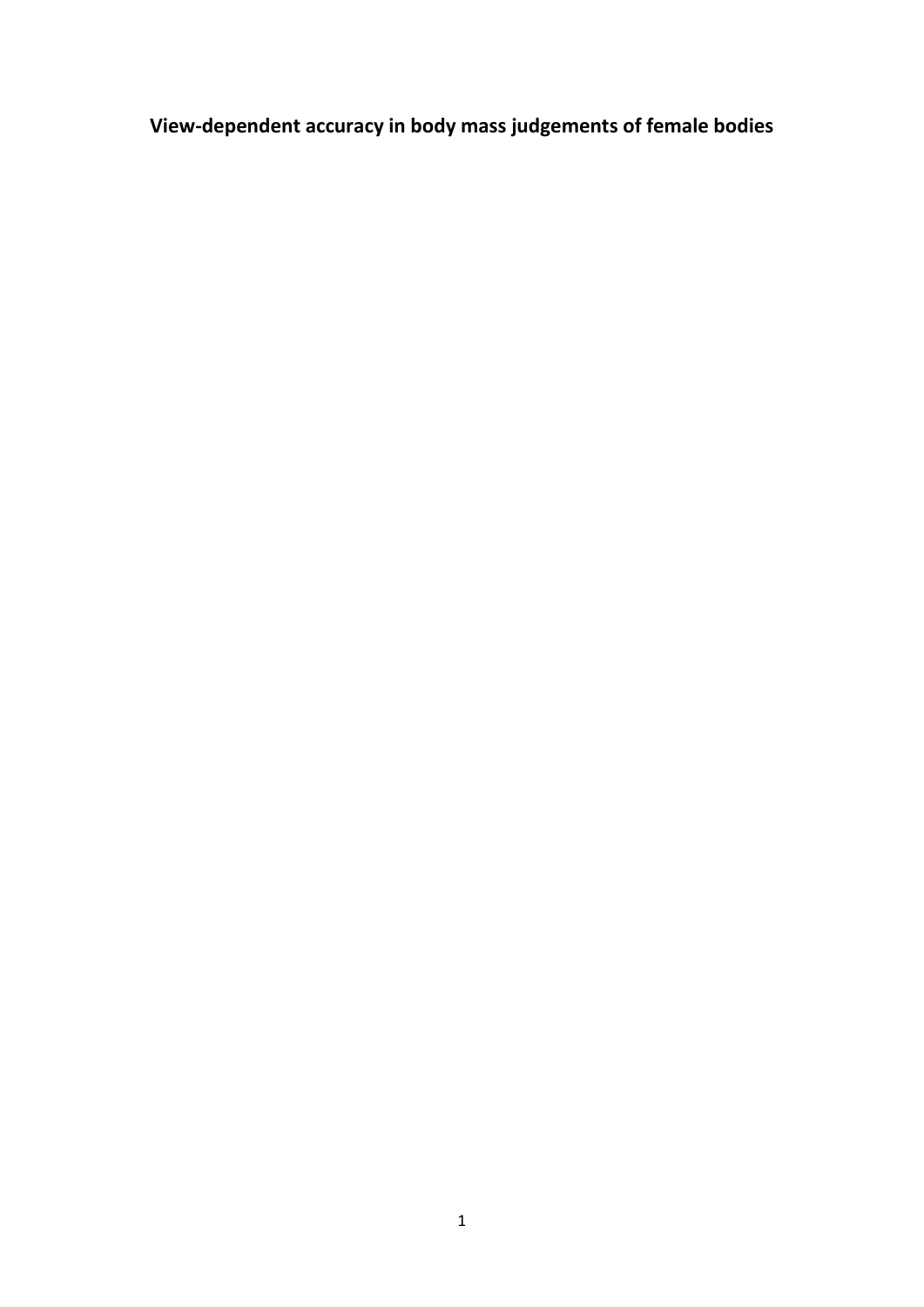## **Abstract**

 A fundamental issue in testing body image perception is how to present the test stimuli. Previous studies have almost exclusively used images of bodies viewed in front-view, but this potentially obscures key visual cues used to judge adiposity reducing the ability to make accurate judgements. A potential solution is to use a three-quarter view, which combines visual cues to body fat that can be observed in front and profile. To test this hypothesis, 20 female observers completed a 2-alternative forced choice paradigm to determine the smallest difference in body fat detectable in female bodies in front, three-quarter, and profile view. There was a significant advantage for three-quarter and profile relative to front-view. Discrimination accuracy is predicted by the saliency of stomach depth, suggesting that this is a key visual cue used to judge body mass. In future, bodies should ideally be presented in three-quarter to accurately assess body size discrimination.

**Key words:** BMI, body fat, body judgements, figural body scales.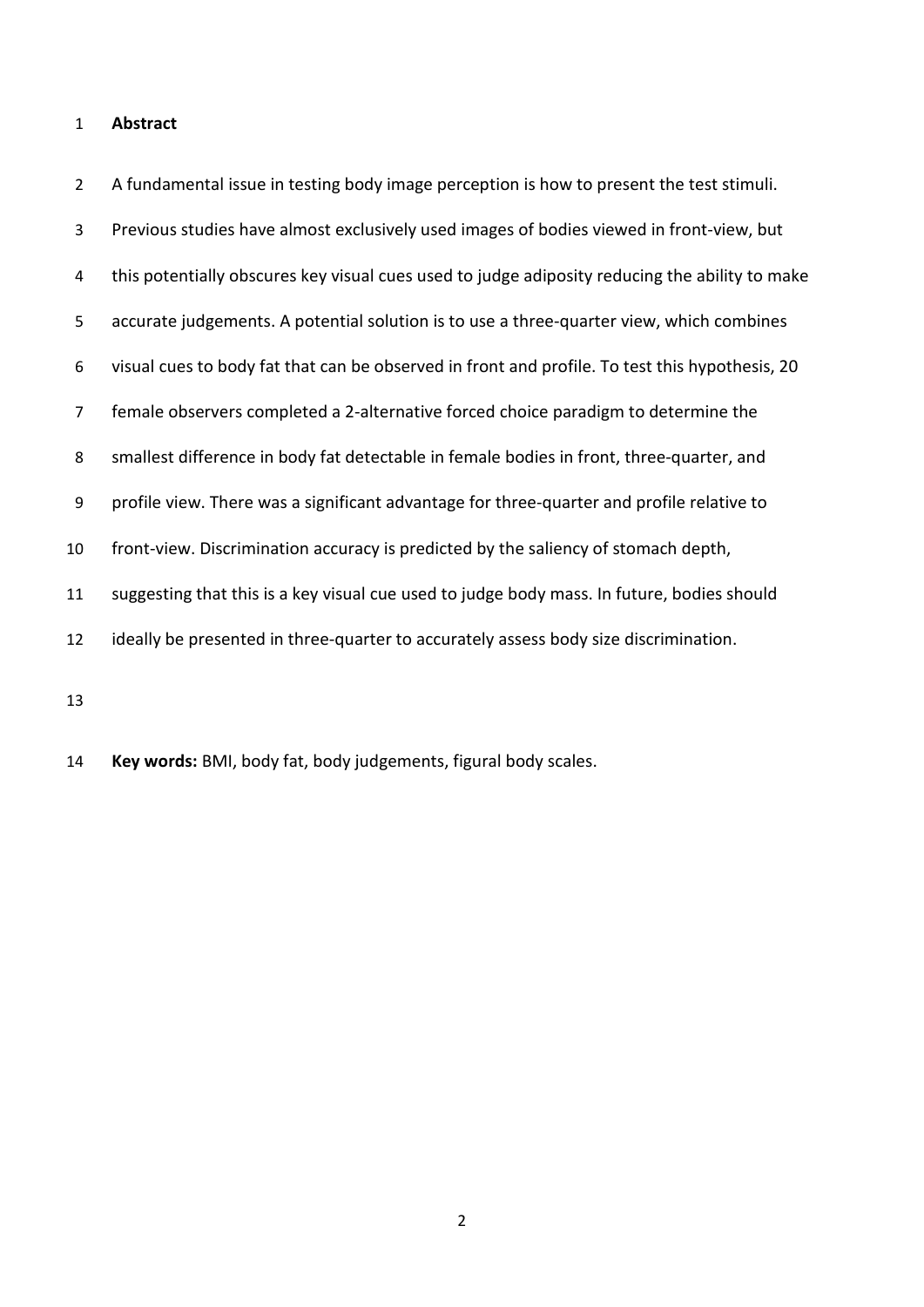## **Introduction**

 There has been a steady rise in obesity levels in the developed world with a concomitant pressure on public health resources (Ogden, Carroll, Kit, & Flegal, 2014; Swinburn et al., 2011). In tandem with this rise, there has also been an increase in the levels of negative body image, which may have contributed to the increasing prevalence of eating disorders and conditions such as muscle dysmorphia (Cash & Pruzinsky, 2002; Grabe, Ward, & Hyde, 2008; Pope, Phillips, & Olivardia, 2000; Swami et al., 2010). From both an epidemiological and clinical point of view, it is therefore important to develop psychometrically sound measurement scales for the self-assessment of body size/shape (Gardner & Brown, 2010; Thompson & Gray, 1995). Many different such measures have been constructed, but amongst the most commonly used include: (a) figural body scales that are composed of a series of images of either men or women varying in adiposity from emaciated to obese (Stunkard, Sorensen, & Schulsinger, 1983), (b) computerized tasks which either present many examples of such images in random order, one at a time, or which allow the stimulus to be smoothly animated between minimum and maximum body size endpoints (Gardner & Brown, 2010). Depending on the task, participants either estimate their own body size by choosing images closest to the size/shape they believe themselves to have or would like to have. Alternatively, participants make decisions about whether any particular stimulus is smaller/larger than the body size they believe themselves to have or would like to have (the difference between the two is a measure of body dissatisfaction) (Brodie, Bagley, & Slade, 1994; Gardner & Brown, 2011). In this paper we assert that judgements of this kind should properly be thought of as magnitude estimation tasks and should therefore follow Weber's law (1834). We then ask whether any of the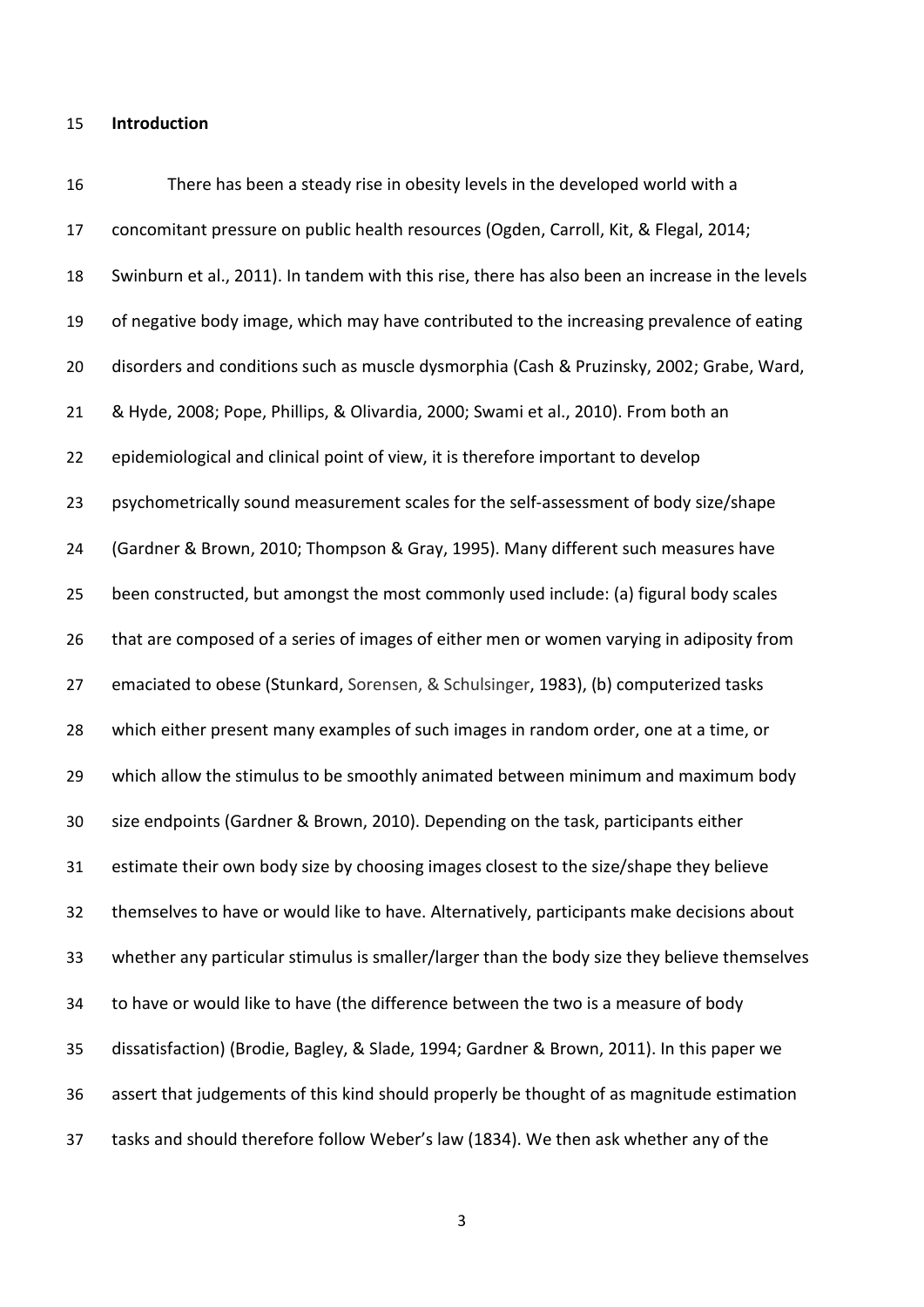three commonly used orientations for whole body stimuli (side, front, and three-quarter view) produce participant responses that conform to this expectation. Failure to do so may lead to systematic patterns of over- and/or under-estimation when people judge their body size.

### *Weber's Law*

 In whatever perceptual domain, be it sensory or proprioceptive, human magnitude estimation has been shown to follow Weber's law almost without exception. This is the phenomenon whereby the smallest difference between a pair of stimuli that can be reliably told apart (the just noticeable difference or JND) is a constant proportion of the stimulus magnitude. To illustrate, as a reference weight gets bigger, then a test weight which is to be compared to it needs to be heavier, by a constant proportion of the reference, in order that the test is correctly identified as being heavier than the reference (i.e., the Weber fraction *K* = *ΔI / I*, where *I* = reference stimulus magnitude and *K* = constant). Weber's law only holds for physical properties that have magnitude. This is the mathematical property which determines whether an object is larger or smaller than other objects of the same kind, and is represented numerically by values that start at zero and must thereafter be positive. While rare exceptions do exist, for example for pure tone and noise intensity discrimination at high intensities in the auditory domain (Jesteadt, Wier, & Green, 1977), Weber's law should nevertheless be considered ubiquitous for human magnitude perception.

 In the case of body mass index (BMI), we should expect that a plot of the JND for BMI (y-axis) as a function of reference BMI (x-axis) should be a straight line with a positive slope, and the Weber fraction, *K,* should be constant across the reference BMI range. In principle therefore, a useful way to design a figural scale for body size estimation would be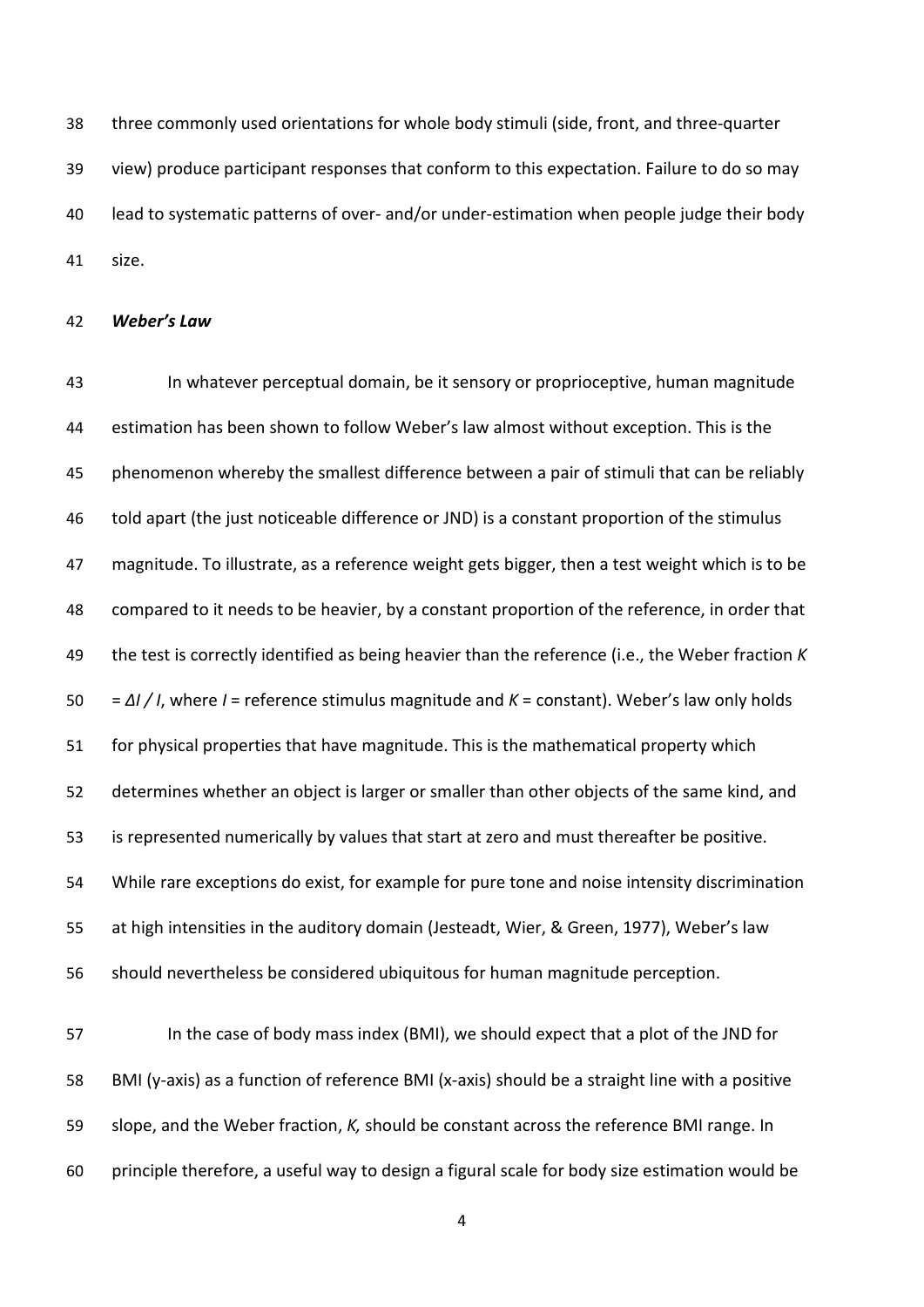based on JNDs for BMI. Starting from the smallest body size that one might want participants to judge, the next largest figure on the scale might be 2 JNDs larger, the next 2 JNDs larger still, and so on to the end point for the scale. Indeed, the Dol Pain scale was designed exactly in this way (Adair, Stevens, & Marks, 1968) and is still in use today.

 A useful way to think about JNDs is in terms of the precision of magnitude judgements. Precision is said to be high when the JND is small. Precision is related to the statistical concept of variability (standard deviation, quartile deviation, or range), and to the concept of reliability or random error ("noise"). Since according to Weber's law, JND increases linearly with reference stimulus magnitude, this means that the precision with which judgements can be made falls correspondingly – hence leading to the need for bigger differences between stimulus pairs with increasing reference magnitude. However, a second implication is that the ideal stimuli for a figural scale should also give rise to the smallest possible JNDs at each reference magnitude. Given the example above of a straight-line plot of JND for BMI as a function of reference BMI, then the ideal figural scale would not only have a constant Weber fraction, *K*, but also an intercept for the relationship which is as close to zero as possible. This would lead to more precise body size estimates, lower variability across participants, and improved psychometric properties of the task. In the case of identifying individuals at risk from obesity in epidemiological samples, reducing the JNDs for the figural scales (e.g., as reported by Dratva et al., 2016) would lead to improved sensitivity and specificity.

## *Test validity*

82 An important attribute of any psychometric test is that of content validity: "... if the items of a test can be shown to reflect all aspects of the subject being tested, then it is per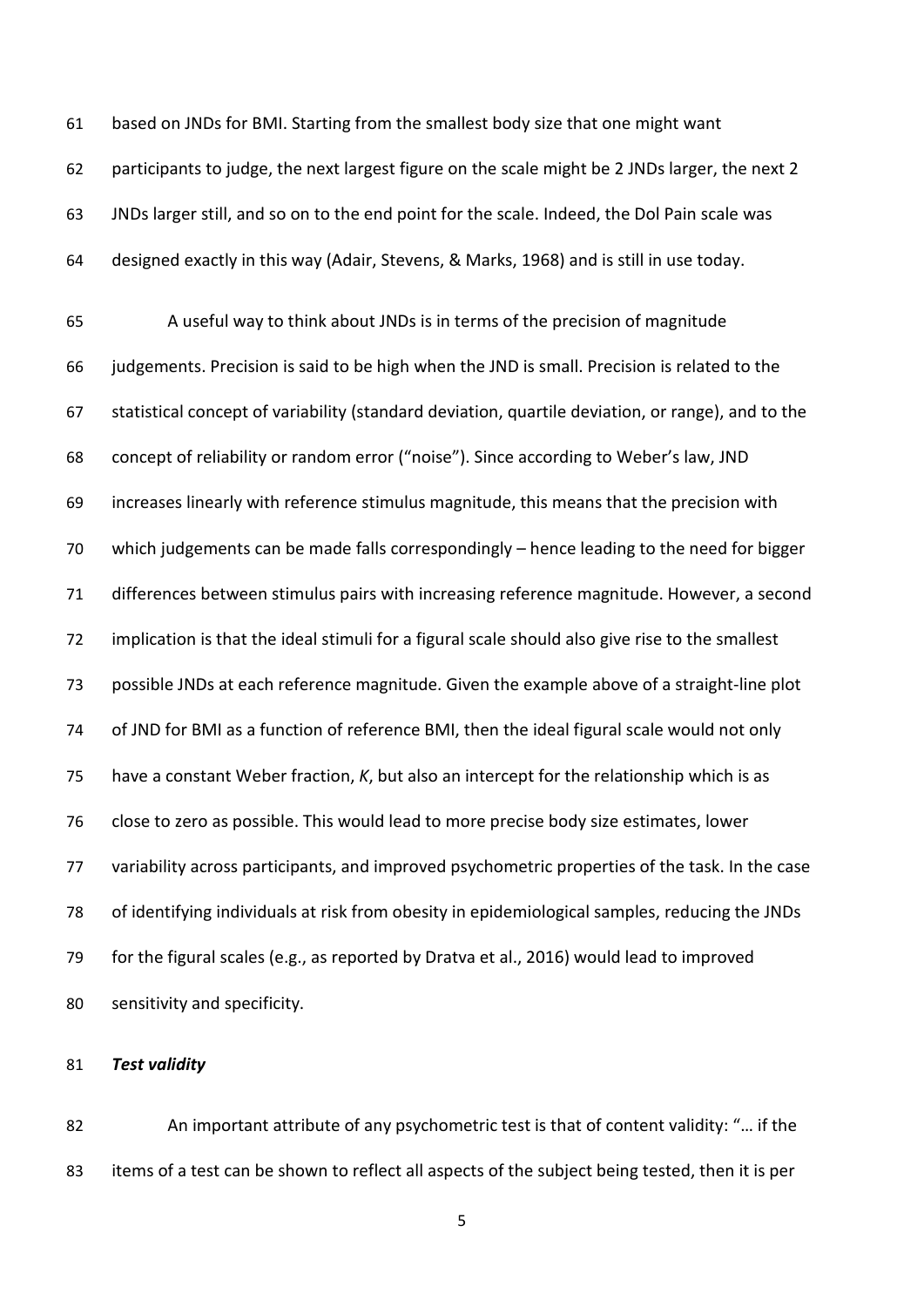se valid, given that the instructions are clear. This is not simply face validity, which is related 85 to the appearance of the test items ..." (Kline, 2015). With figural body scales and their computerized equivalents, an important consideration regarding content validity is the 87 orientation of the body in the scale. The reason this is important is because, even though perceptual estimates of BMI should follow Weber's law, because BMI has magnitude, if the 89 stimuli representing changes in BMI lack content validity, then we may nevertheless fail to observe Weber's law behaviour. Bodies in published figural scales have almost exclusively been presented in front-view (Gardner, Jappe, & Gardner, 2009; Harris, Bradlyn, Coffman, Gunel, & Cottrell, 2008; Li, Hu, Ma, Wu, & Ma, 2005; Peterson, Ellenberg, & Crossan, 2003; Swami, Salem, Furnham, & Tovée, 2008). However, to our knowledge, there have been no systematic studies to confirm whether the front view is indeed optimal – and here we would define optimal as producing participant responses which follow Weber's law. Indeed, there are reasons for believing that the front view may obscure visual cues normally used by an observer to judge body mass, thereby reducing content validity. For example, stomach depth, which has been suggested to be an important cue to body mass judgements (Cornelissen, Hancock, Kiviniemi, George, & Tovée, 2009; Rilling, Kaufman, Smith, Patel, & Worthman, 2009; Smith, Cornelissen, & Tovée, 2007; Tovée, Maisey, Emery, & Cornelissen, 1999) may be harder to judge in front-view than in profile. The use of front-view may also make it difficult to accurately estimate body fat in populations of African descent where the pattern of fat deposition differs from European populations with more fat deposited on the thighs and buttocks which are not visible in front-view (Cohen et al., 2015a; Cohen et al., 2015b; Marlowe, Apicella, & Reed, 2005).

*The current study*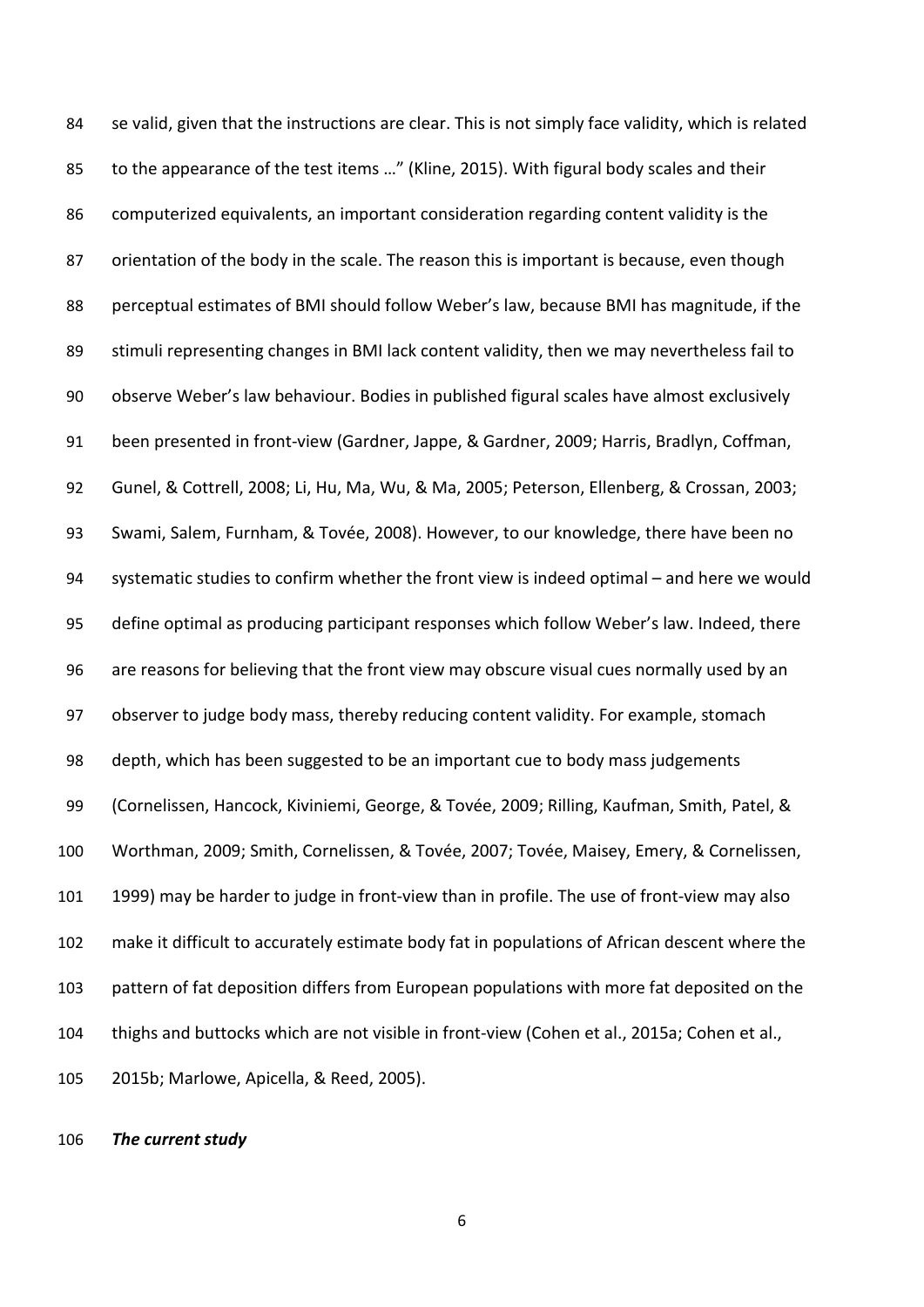Here we sought to determine which of three stimulus orientations: frontal, three- quarter or side view, is most suitable for use in body size estimation tasks. So, it is an investigation of basic stimulus properties. To do this, we used a 2-alternative forced choice (2-AFC) paradigm to determine the smallest difference in body fat that could be detected at the three different orientations (i.e., the JND for BMI). Our criteria for suitability were: (a) that participant responses obeyed Weber's law empirically because that is what we should expect them to do theoretically, (b) that participant responses maximize precision by minimizing JNDs across the reference range. We emphasize that the current study is an investigation of participants' basic ability to discriminate differences in body size between pairs of images. This is a judgement about others, made from a third-person point of view, which does not require participants to refer to their own body image in any way. Therefore, we should not expect these psychophysical estimates to be influenced by participants' body 119 satisfaction or their attitudes to body shape, weight or eating, or indeed their own BMI.

**Methods**

## *Participants*

 We used a repeated measures design with two within-participants factors: CGI model orientation (3 levels: three-quarter, front, and side views) and reference BMI (4 levels: 15, 20, 27, & 36). We recruited 5 female participants to pilot this experiment. None of the participants who took part in this pilot study also took part in the main study. To estimate the sample size required for the main study from the pilot data, we used GLIMMPSE (General Linear Multivariate Model Power & Sample Size; Kreidler et al., 2013). We calculated conservative multivariate tests (by scaling the calculated covariance matrix by a factor of 2) of the interaction between main effects. This showed that a sample of 12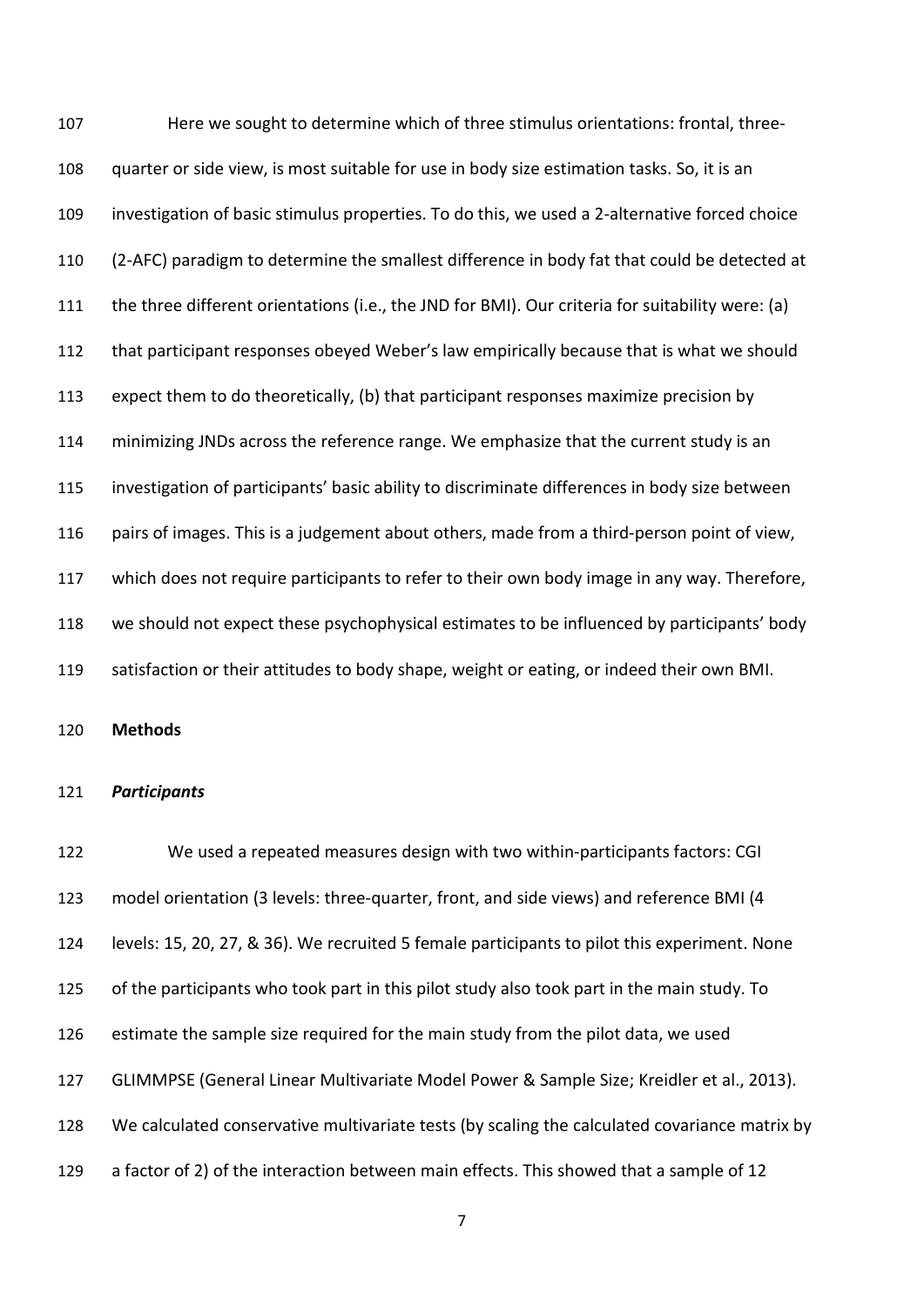participants would be sufficient to quantify the main effects and interactions when modelling JND as a function of stimulus BMI and stimulus orientation, at a nominated alpha level of .01 and a power of .90. To offset attrition in participant numbers and/or unexpected sources of variability, we recruited 20 female participants (age *M* = 25.40 years, *SD* = 8.40) for this study from staff and students at Northumbria University in the UK. The participants had a mean BMI of 22.7 and a *SD* of 4.0. The BMI values of the participants range from 15.40 to 31.20 (3 are underweight, 11 are in the normal range, 5 are overweight and 1 is obese). We asked all potential participants whether they had a current diagnosis or history of an eating disorder and excluded those individuals from this study.

## *Stimuli*

 We wanted to identify the smallest change in BMI that observers could detect (the JND), at four separate points along the BMI continuum, corresponding to the World Health Organization's classification for underweight, normal, overweight, and obese. Accordingly, we chose reference BMIs for each of these four groups: 15, 20, 27, & 36 respectively. To create stimulus images which correctly represent how an individual body shape changes as a function of changing BMI, we used computer-generated imagery (CGI) methods to create graded 3D images of a standard model where: (a) the identity of the person in the image is clearly maintained over a wide BMI range and across the three body orientations (i.e., three-quarter view, front view, and side view); (b) the body shape changes at different BMI levels are extremely realistic and (c) the 3D rendered stimulus images are high definition and photorealistic (for further technical details see Supplementary Materials linked online to this article and Cornelissen, Bester, Cairns, Tovée, & Cornelissen, 2015; Cornelissen, Gledhill, Cornelissen, & Tovée, 2016). In addition, we made precise estimates of the BMI of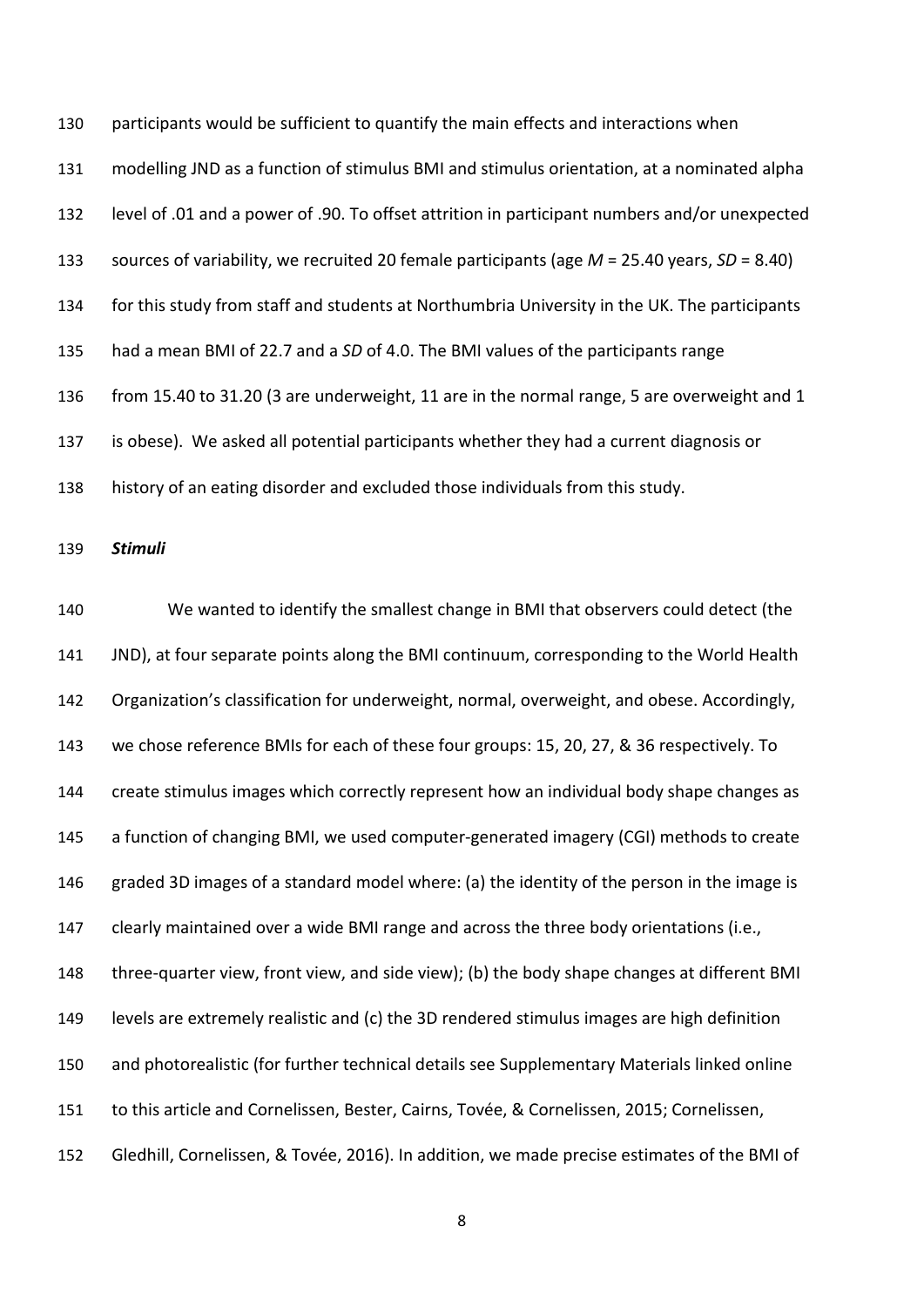the 3D model in our stimulus images. To achieve this, we used the Health Survey for England (2008, 2012) datasets to create calibration curves between waist and hip circumferences and height derived from ~3500 women in the UK, aged between 18 and 45. Because our CGI model exists in an appropriately scaled 3D world, having set the height of our models (1.6m) we can measure their waist and hip circumferences, and compare these with our Health Survey for England calibration curves in order to compute their BMI (Cornelissen, Bester, Cairns, Tovée, & Cornelissen, 2015).

### *Psychometric testing*

 Prior research has shown that an observer's attitudes to their body shape, weight, and eating habits, as well as their self-confidence, can together modulate estimates of their own body size (Cornelissen, Bester, Cairns, Tovée, & Cornelissen, 2015; Cornelissen, Johns, & Tovée, 2013). Therefore, we gathered these psychometric variables in order to characterize our participants and to be able to model potential effects of this kind in our statistical analyses, even though we did not expect to observe any: our participants were merely being asked to tell the difference between pairs of stimuli, and were not required to relate what they saw on screen to their beliefs/attitudes about their own body, as discussed in the Introduction. To assess participants' attitudes to body shape, weight, and eating we used the 16-item Body Shape Questionnaire (BSQ, range 0-96; Evans & Dolan, 1993) which indexes the degree of preoccupation and negative attitude toward body weight and body shape. In addition, we used the Eating Disorders Examination Questionnaire (EDE-Q, range 0-6), which is a self-report version of the Eating Disorder Examination (EDE) structured interview (Fairburn & Beglin, 1994). This is commonly used as a screening questionnaire for eating disordered behaviour and has been normed for young women and undergraduates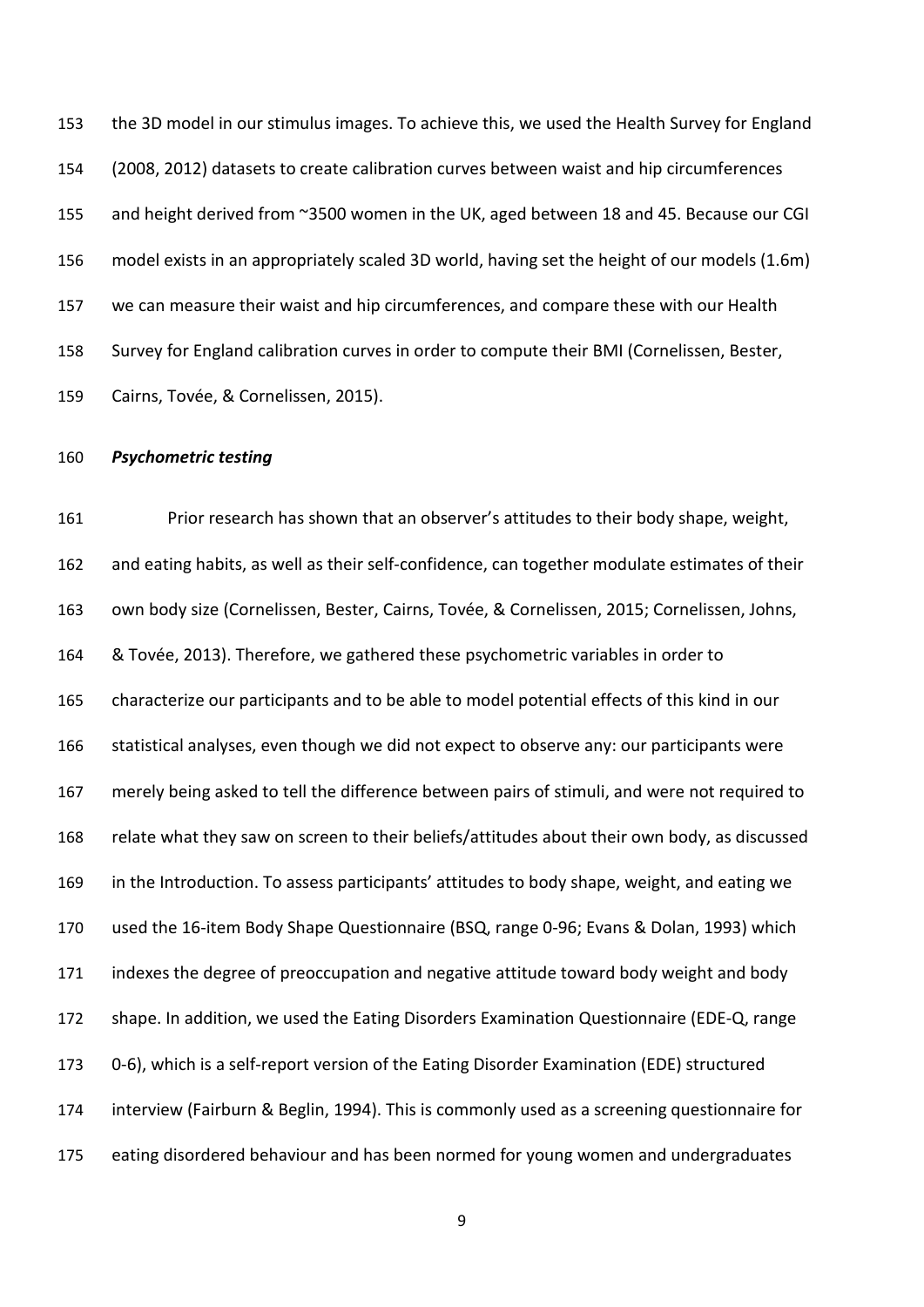(Luce, Crowther, & Pole, 2008; Mond, Hay, Rodgers, & Owen, 2006). The questionnaire contains four subscales reflecting the severity of aspects of the psychopathology of eating disorders: (a) the Restraint (EDE-restraint) subscale investigates the restrictive nature of eating behaviour; (b) the Eating Concern (EDE-eating concerns) subscale measures preoccupation with food and social eating; (c) the Shape Concern (EDE-shape concerns) subscale investigates dissatisfaction with body shape and (d) the Weight Concern (EDE- weight concerns) subscale assesses dissatisfaction with body weight. The EDE-Q also measures overall disordered eating behaviour. Furthermore, it provides frequency data on key behavioural features of eating disorders. We also used the Beck Depression Inventory (BDI) (range 0-63; Beck, Ward, Mendelson, Mock, & Erbaugh, 1961) that measures participants' level of depression and the Rosenberg Self-Esteem Scale (RSE) (range 0-30; Rosenberg, 1965) that measures self-esteem.

## *Procedure*

 Having completed our set of questionnaires, the participants then completed the psychophysical task. To measure their JNDs at each of the three stimulus orientations (three-quarter, front, and side views), we used a 2-alternative forced choice (2-AFC) discrimination paradigm, based on the method of constant stimuli. The images were presented on a 19" flat panel LCD screen (1280w x 1024h pixel native resolution, 32-bit colour depth). On every trial, participants were presented a pair of images, side by side, and were asked to respond by button press which of the pair (left or right) represented a larger body. We presented 12 blocks of stimuli, each block corresponding to one of the 4 points along the BMI continuum and one of the three orientations. Within each block, we presented pairs of images at each of 13 levels of BMI difference between the left and the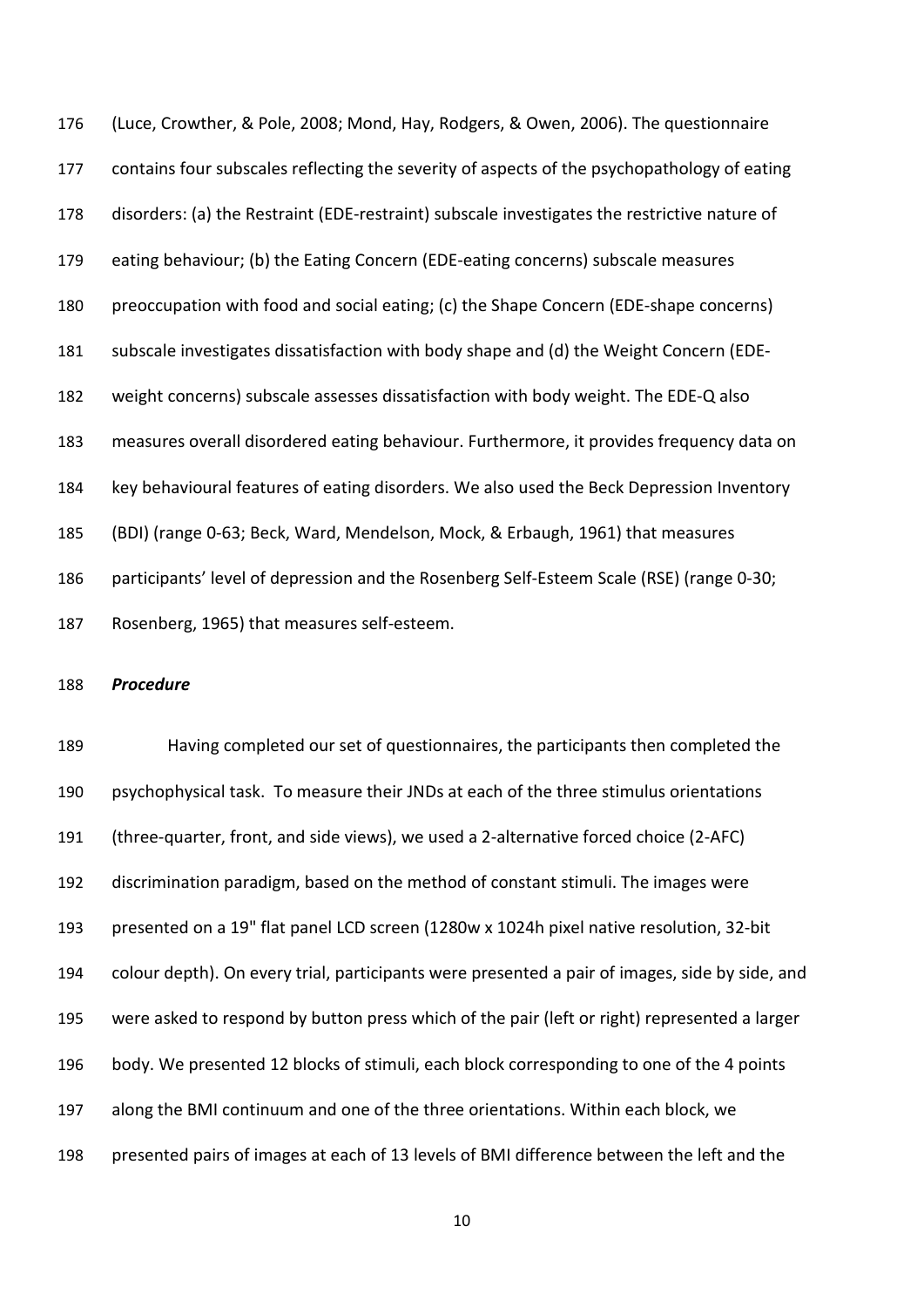right images. One image was always the reference image, for a given BMI range, and it appeared at random on the left or right side with equal probability across trials. Comparisons were only ever made between images of the same orientation, and not between orientations. The set of differences in BMI between the image pairs was 0.0 to 3.0 BMI units in 0.25 BMI steps. The stimulus image pairs were therefore drawn from the 4 BMI ranges: 15-18; 20-23; 27-30; 36-39. Every image pairing, which represented a given BMI difference, was presented 20 times to each observer in order that we could calculate the probability that participants could detect that BMI difference, at that particular stimulus 207 orientation. Each participant therefore carried out 3120 trials.

 We randomized the order in which stimuli within a given block were presented, as well as the order of presentation of the BMI ranges and orientations themselves. In order to minimize effects of fatigue, participants were permitted to pause the psychophysical task at any point. Typically, they carried out the complete experiment over the course of two to three days. For each participant, we used probit analysis to fit psychometric functions which plot the percentage of correct 'this is the larger image' responses as a function of the difference in BMI between the image pairs. From this analysis, we extracted the BMI difference corresponding to the point of subjective equality (i.e., the PSE, where participants are responding at 50% correct) and the 75% correct response rate. The difference between 217 these two values is the JND (Gescheider, 1997). For twenty-five out of a total of 240 fits, fiducial limits (i.e., the equivalent of confidence intervals in probit analysis) could not be estimated reliably, and were therefore discarded from the final analysis. JNDs were compared across participants, as a function of BMI and stimulus orientation, to test for Weber's law behaviour as well as any differences in sensitivity due to stimulus orientation.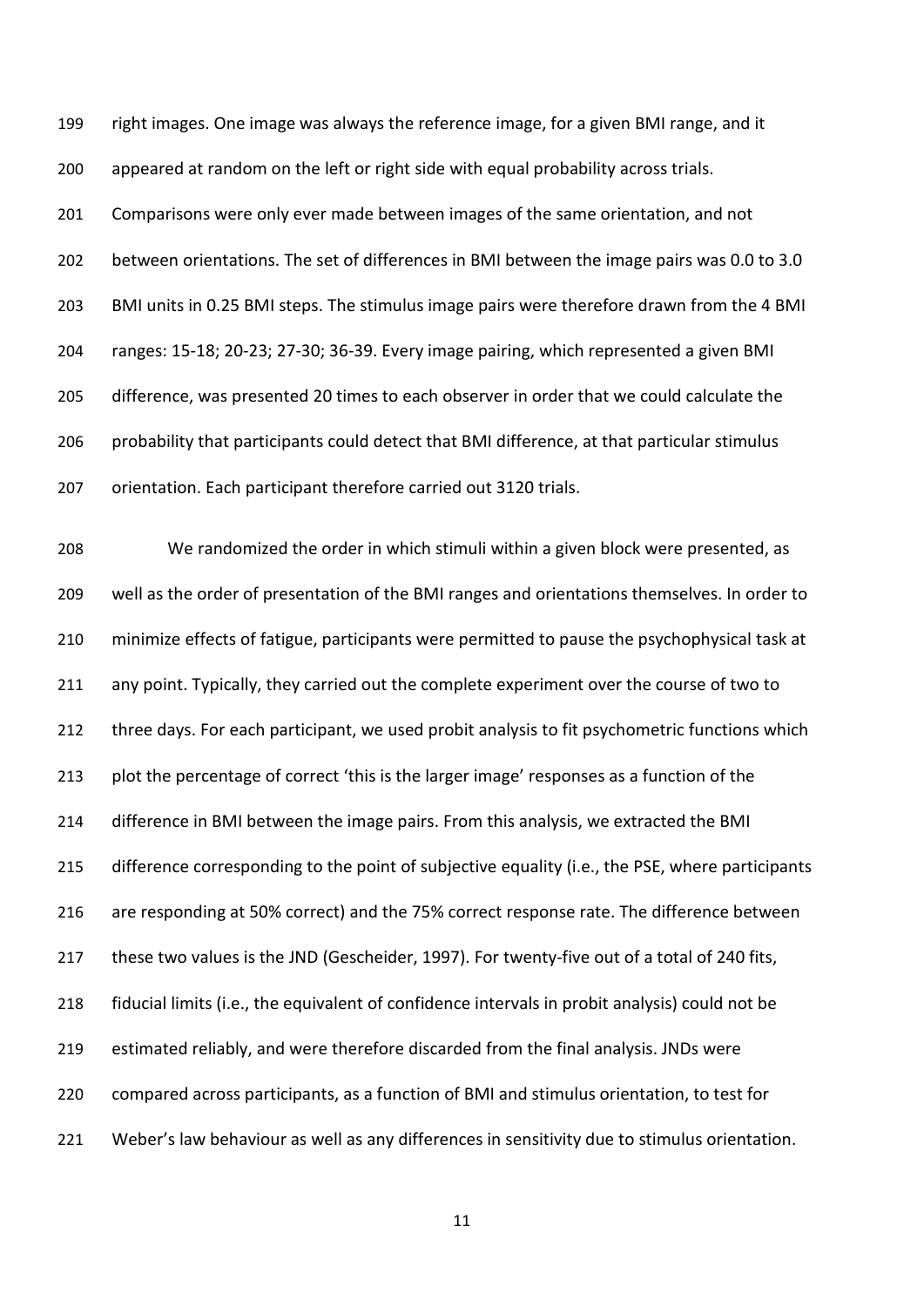#### **Results**

## *Univariate statistics*

 The responses to the questionnaires across the sample showed good internal reliability. For BSQ, EDEQ, RSE, and BDI, Cronbach's alpha was: .95, .94, .94, and .93 respectively. Table 1 shows the means and standard deviations for the psychometric performance for all 20 female participants. The mean BSQ score shown in Table 1 is consistent with mild concern with body shape (Evans & Dolan, 1993). The mean BDI and RSE scores are consistent with their minimal and normal ranges respectively, and the EDE-Q subscales are all within the normal range for women within this age group (Mond, Hay, Rodgers, & Owen, 2006).

## *Multivariate statistics: which stimulus orientations produce linear responses?*

 Figure 1 shows the mean JND across participants plotted as a function of the reference BMI for the 4 BMI ranges, separately for the 3 stimulus orientations. Consistent with Cornelissen et al. (2016), Fig. 1 shows very clearly on inspection, that participants viewing stimuli presented at the three-quarter and side view orientations produced the most linear pattern of responses. Indeed, the Weber fractions (i.e., *ΔI* / *I* = *K*, where *I* = 238 stimulus magnitude and  $K =$  constant) for these stimulus orientations at each of the reference BMIs were consistent with each other. For the three-quarter and side views they were: 0.082, 0.080, 0.077, & 0.082 and 0.082, 0.084, 0.071, & 0.075 respectively. The greatest departure from a linear pattern of responses was observed with participants 242 judging stimuli in front view. For these judgements, the JNDs for the normal (BMI = 20) and overweight ranges (BMI = 27) were increased and showed elevated Weber fractions: 0.094,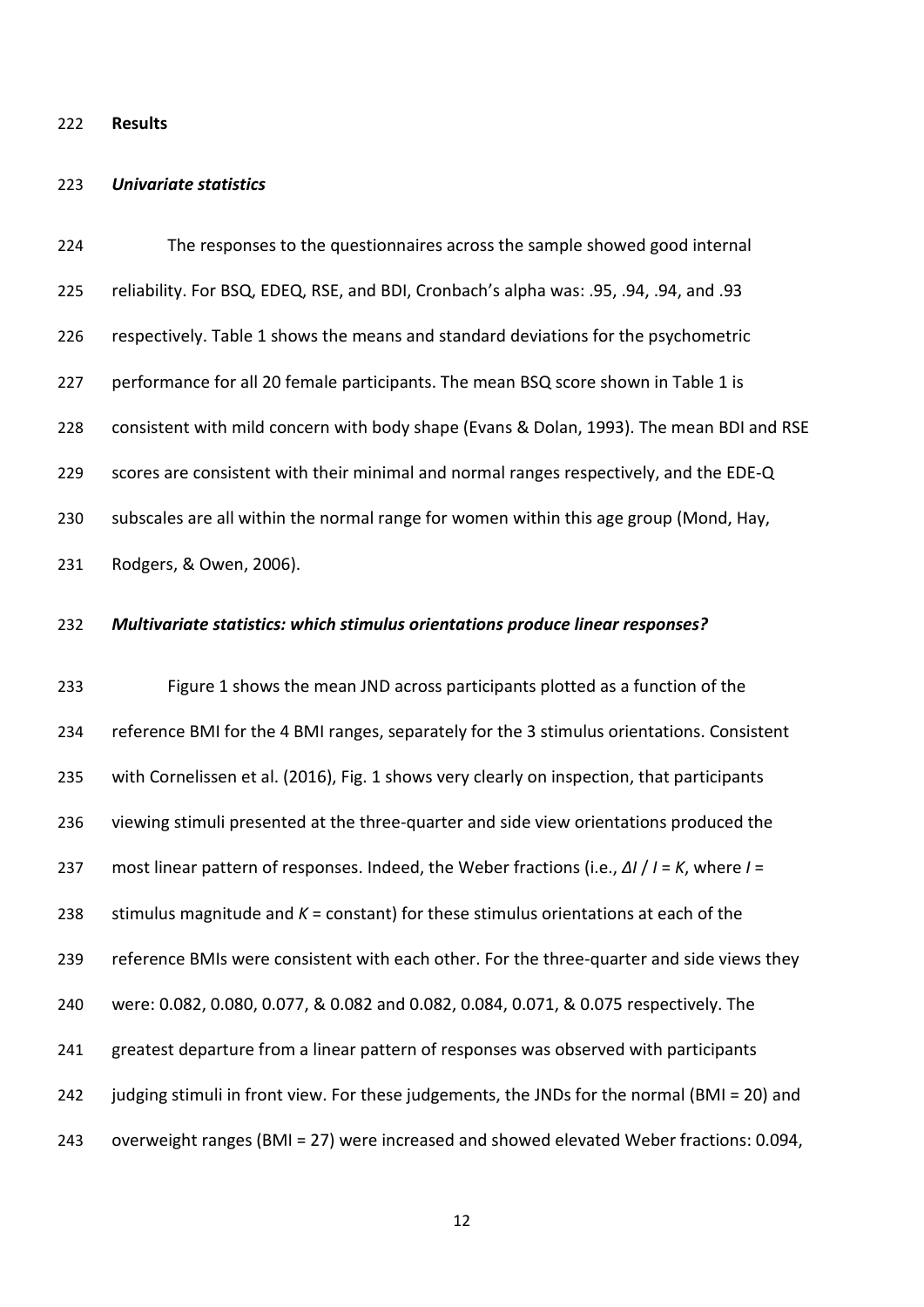0.124, 0.105, & 0.078. We used PROC MIXED in SAS v9.4 to run three separate repeated measures models, one for each stimulus orientation, to test statistically for non-linearity in 246 the relationship between JND and reference BMI. Each model was optimized by ensuring 247 that: (a) the change in -2 log-likelihood between the empty and full models was statistically significant, (b) second order polynomial terms were only retained if they produced a significant reduction in -2 log-likelihood and were statistically significant at *p*<.05.

 The relationship between JND and reference BMI showed significant variance in 251 intercepts across participants for the front and side views:  $Var(u_{0i}) = 0.036$ ,  $Z = 2.05$ ,  $p = .02$ 252 and Var( $u_{0j}$ ) = 0.038,  $Z$  = 1.91,  $p$  = .03, respectively. The models for the three-quarter and side views were linear, showing significant main effects for reference BMI only. For the three-quarter view, *β* = 0.024, *t*(1, 51) = 5.58, *p*<.0001; 95%CI[0.015 – 0.033]. For the side view, *β* = 0.021, *t*(1, 52) = 5.58, *p*<.0001; 95%CI[0.013 – 0.028]. However, the model for the front view was non-linear, and included a significant second order term for reference BMI. For the front view: BMI, *β* = 0.12, *t*(1, 50) = 3.87, *p*=.0003; 95%CI[0.056 - 0.18] and BMI<sup>2</sup>, *β* = -0.0019, *t*(1, 50) = -3.27, *p*=.0019; 95%CI[-0.0031 - -0.00074].

#### *Multivariate statistics: which orientations show differences at each reference BMI?*

 Aside from determining whether participants' response patterns were linear or not, we also wanted to know whether there were any statistically significant differences between the JNDs for each orientation, at each reference BMI. We used PROC MIXED in SAS v9.4 to build a mixed model to quantify the relationship between JND, reference BMI, and orientation. We included individual intercept variation for each subject by specifying an 'unstructured' variance–covariance structure for this random effect in the model. We computed all pairwise post-hoc comparisons (corrected for multiple comparisons) between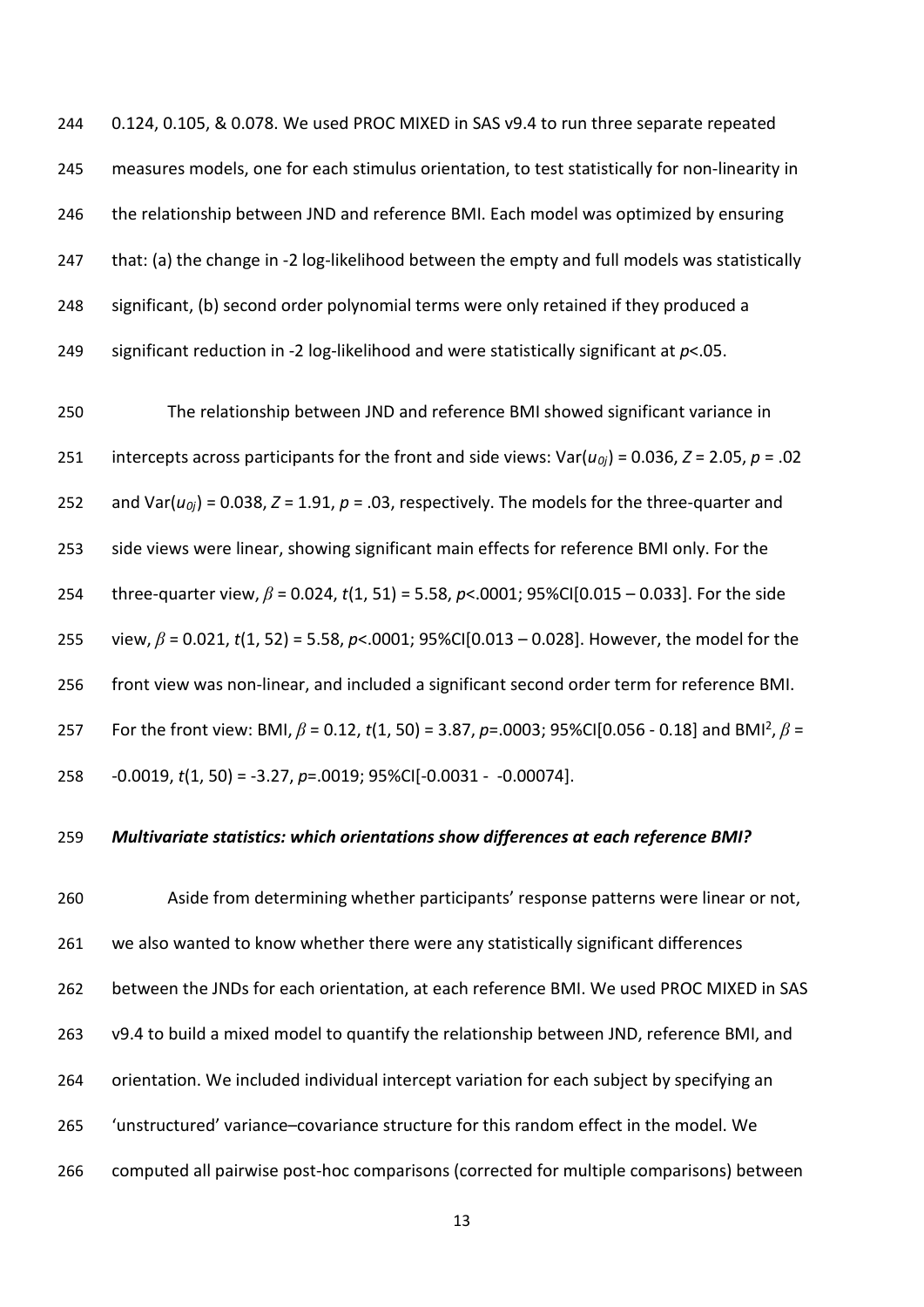| 267 | the stimulus orientations, separately for each reference BMI. The Type III (i.e., not model                 |
|-----|-------------------------------------------------------------------------------------------------------------|
| 268 | order dependent) test of the fixed effects of reference BMI and stimulus orientation were                   |
| 269 | statistically significant: $F(3, 185) = 29.67$ , $p < .0001$ , and $F(2, 185) = 4.15$ , $p = .02$ ,         |
| 270 | respectively. Post-hoc pairwise comparisons, corrected for multiple comparisons, were                       |
| 271 | statistically significant between the front and three-quarter, and the front and side views, at             |
| 272 | reference BMI 20: $t(1, 185) = 2.17$ , $p = .03$ , $d = 0.49$ , 95%CI[0.018 - 0.37]; $t(1, 185) = 2.23$ , p |
| 273 | = .03, $d$ = 0.50, 95%CI[0.022 – 0.37] and reference BMI 27: $t(1, 185)$ = 1.93, $p$ = .05, $d$ = 0.43,     |
| 274 | 95%CI[0.0035 - 0.34]; $t(1, 185) = 2.93$ , $p = .004$ , $d = 0.65$ , 95%CI[0.082 - 0.42] respectively.      |
| 275 | We then checked whether this model could be improved by including age, participant BMI,                     |
| 276 | BSQ, BDI, RSE, and EDE-global as covariates. To do this, we added each covariate separately                 |
| 277 | to the model above, ran the new model with the added covariate, and checked whether this                    |
| 278 | improved model fit compared to the model without a covariate. (We looked both for                           |
| 279 | significant changes in -2 Log-likelihood between models, as well as whether the beta weight                 |
| 280 | for the covariate was statistically significant). As expected, none of the 6 covariates had any             |
| 281 | statistically significant influence on JND or overall model fit.                                            |
|     |                                                                                                             |

 This analysis shows that, statistically speaking, the pattern of responses derived from stimuli presented at all three orientations (i.e., three-quarter, front, and side views) were equivalent to each other for the underweight and obese images. Moreover, the side and three-quarter view responses were also equivalent to each other for the normal and overweight images. However, the JNDs for front view images for the normal and overweight images were significantly higher than those for the corresponding side and three-quarter views. This suggests that judgements with the front view are considerably less precise over this range, particularly in view of the fact that the Weber fractions for the front view were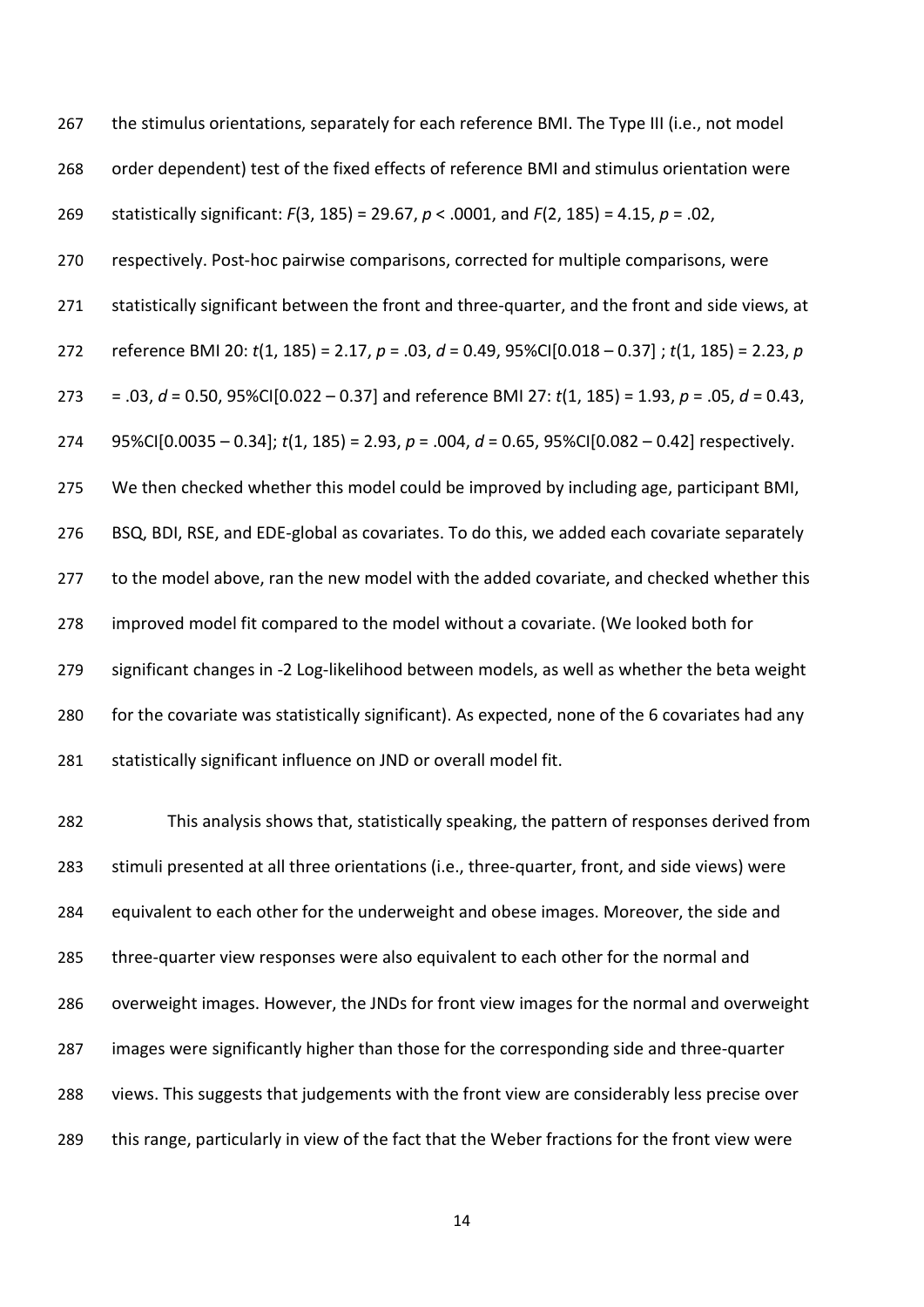the least consistent of all. With respect to the side and three-quarter views, both showed linear response patterns and we could find no significant differences in the pairwise comparisons, suggesting equivalent levels of precision. Nevertheless, the three-quarter view showed more consistent Weber fractions over the range of reference BMIs, and may therefore be considered optimal.

### *Stimulus features that drive the JND*

 When female participants make judgements about female body size, they spend most of their time looking up and down the body, fixating between the top of the thighs and 298 just below the costal margin (i.e., the lower edge of the chest formed by the bottom edge of the rib cage) (Cornelissen, Hancock, Kiviniemi, George, & Tovée, 2009). Moreover, in this region of the female human body, there is a linear relationship between BMI and both waist and hip circumferences (Cornelissen, Tovée, & Bateson, 2009). In other words, the most salient change in body shape that reflects changes in BMI is the horizontal separation of the left and right abdominal profiles. Added to this, there are also a set of predictable, localized, non-linear shape changes (see Figure 4, Crossley, Cornelissen, & Tovée, 2012). This suggests that there might be a very straightforward account of the Weber's law behaviour for detecting BMI that we observed. Specifically, since BMI is linearly related to the horizontal separation of the left and right abdominal profiles, then, for a unit increase in BMI, the proportional change in abdominal width(s) should be a negative, decelerating function of BMI. To illustrate, the average waist circumferences of UK women aged between 18 and 40, for the BMIs 15, 16, 34, and 35 are: 60.67, 62.71, 99.58, and 101.63cm as defined by the Health Survey for England (2008, 2012). Therefore, for a unit change in BMI from 15 to 16, the percentage increase in waist circumference is 3.27% compared to the corresponding change between BMIs 34 and 35, which is only 2.02%. In other words, as the percentage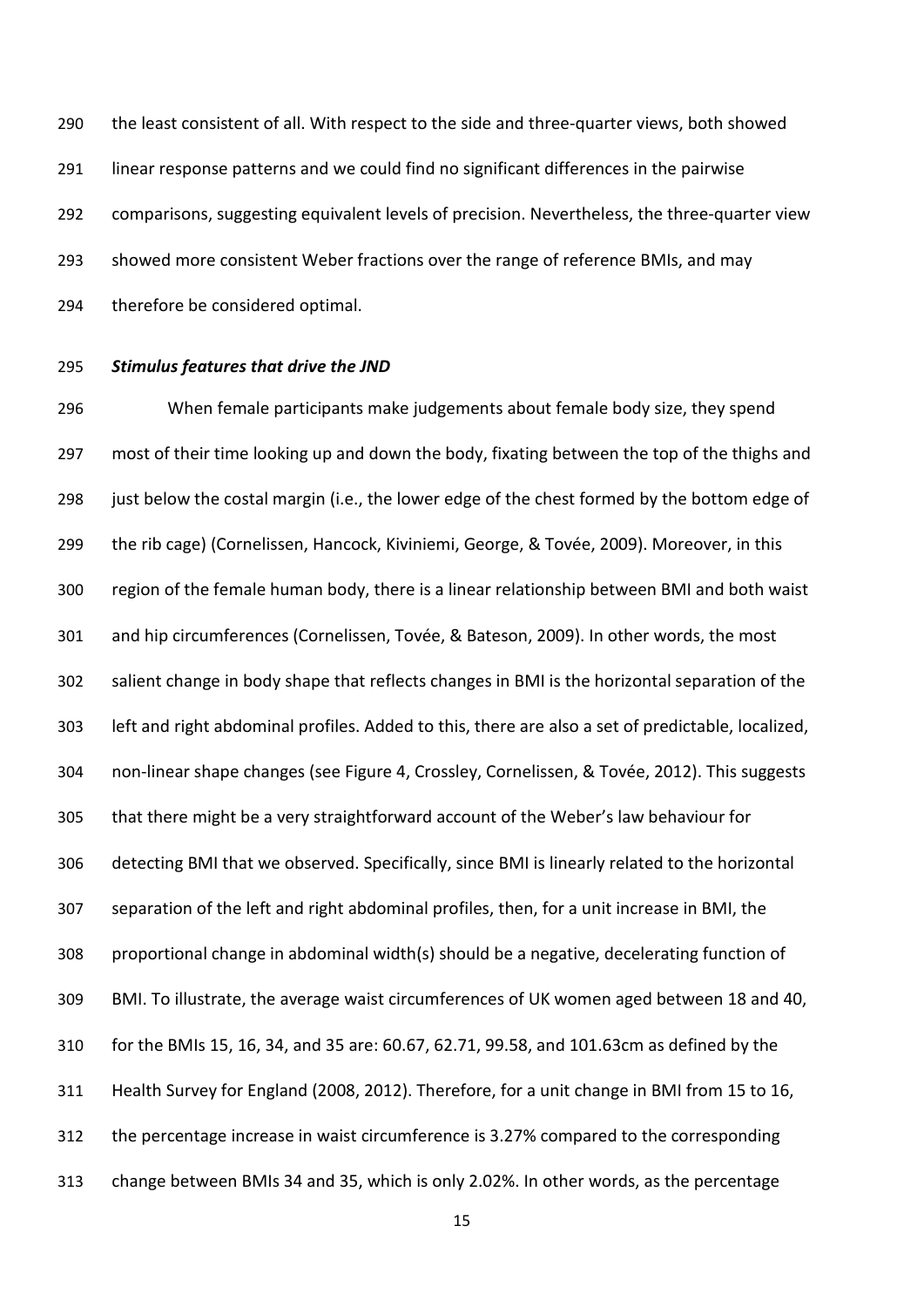change in abdominal widths reduces with increasing BMI, we might expect perceptual JNDs for detecting the smallest difference in BMI to increase correspondingly, in a simple linear fashion. To test this prediction, we measured abdominal slice widths in our stimuli in 6 equally spaced slices from the subcostal region to the top of the thighs, at the reference BMIs of 15, 20, 27, and 36 as well as for the image corresponding to the respective JNDs, separately for the three stimulus orientations (See Figure 2a). Figure 2b shows plots of these data as a function of slice location. It is immediately clear that the difference in slice widths between the reference image and the corresponding image at the JND increases systematically with BMI, across all slices, and is therefore broadly consistent with Weber's law behaviour. Table 2 shows the mean difference, averaged across slice locations.

 Table 2 also shows that the differences in mean slice width at reference BMIs 20 and 27 are larger for the front view, compared to both the side and three-quarter views in Table 2, consistent with the elevated JNDs that we observed (See Fig. 1). We hypothesized that this might be caused by differential widening with increasing BMI of the anterior-posterior 328 dimension of the abdomen, in the sagittal plane<sup>[1](#page-15-0)</sup>, as compared to the lateral, left to right width in the coronal plane. To test this, as shown in Fig. 2c, we plotted the waist widths of the 50 women who agreed to be photographed in both front and side views in a previous study (Tovée & Cornelissen, 2001). Ordinary least squares regression showed regression coefficients for BMI of 0.180 and 0.143 respectively for the side and front view. In other words, the regression of waist width on BMI for the side views was 25.8% steeper than that for the front views, suggesting a more rapid increase in width with increasing BMI.

<span id="page-15-0"></span> The sagittal plane is an anatomical plane parallel to the sagittal suture which divides the body into left and right. The coronal plane is any vertical plane passing through the heart that divides the body into dorsal and ventral (back and front, or posterior and anterior) portions.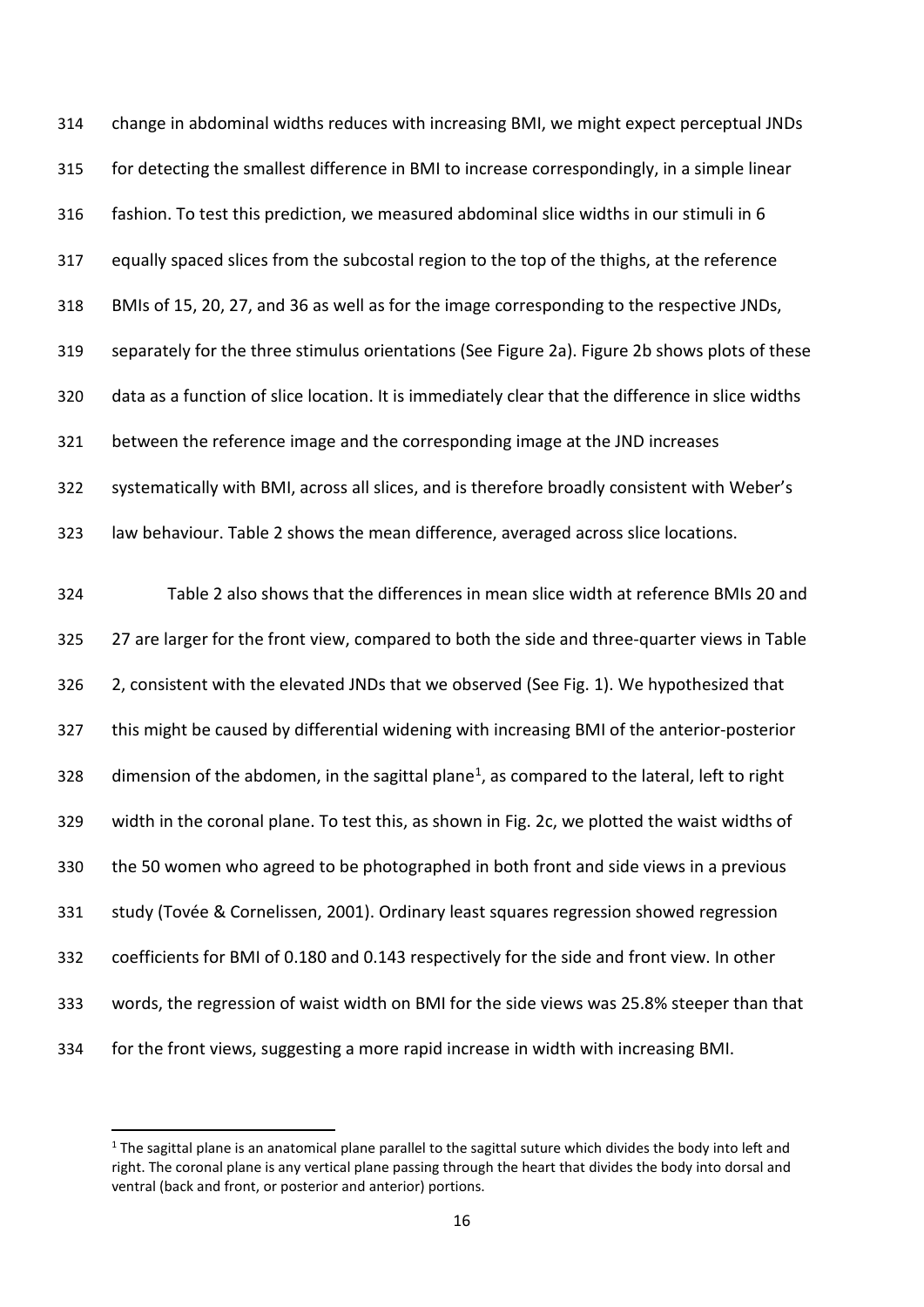Moreover, we used PROC MIXED in SAS v 9.4 to compute a mixed model of these waist widths with BMI (*F*(1, 46) = 792.56, *p* < .0001), view (*F*(1, 46) = 143.45, *p* < .0001) and the interaction between BMI and view (*F*(1, 46) = 18.06, *p* < .0001) as main effects. The fact that the interaction term was statistically significant confirms that the waist widths of women increase faster in the sagittal plane (visible in three-quarter and side views, but not front view) than the coronal plane (visible in all three views) with increasing BMI (see Fig. 2d), and this effect may therefore have contributed to the elevated JNDs for the front view in the current study.

### **Discussion**

 We argue that because body size (indexed by BMI) has magnitude, we should expect that: (a) when human observers compare the size of pairs of bodies (i.e., a reference and a test) they should show just noticeable differences that scale linearly with increasing reference BMI and (b) that observers' JNDs should correspond to a constant proportion of the reference stimulus BMI. In short, we should expect human performance in body size judgement to conform to Weber's law. We also argued that this expectation can only be met if stimuli are configured to represent BMI dependent body shape change accurately, and in a way that is perceptually available to observers; i.e., the stimuli must have content validity. We tested which of three CGI body stimulus orientations: side, front, and three- quarter view, met these expectations and in so doing, would be suitable for building tasks that allow observers to estimate their own body size. The results were unambiguous. The three-quarter and side view stimuli produced responses that had the closest fit to Weber's law, with both a linear increase in JND and, particularly for the three-quarter view, a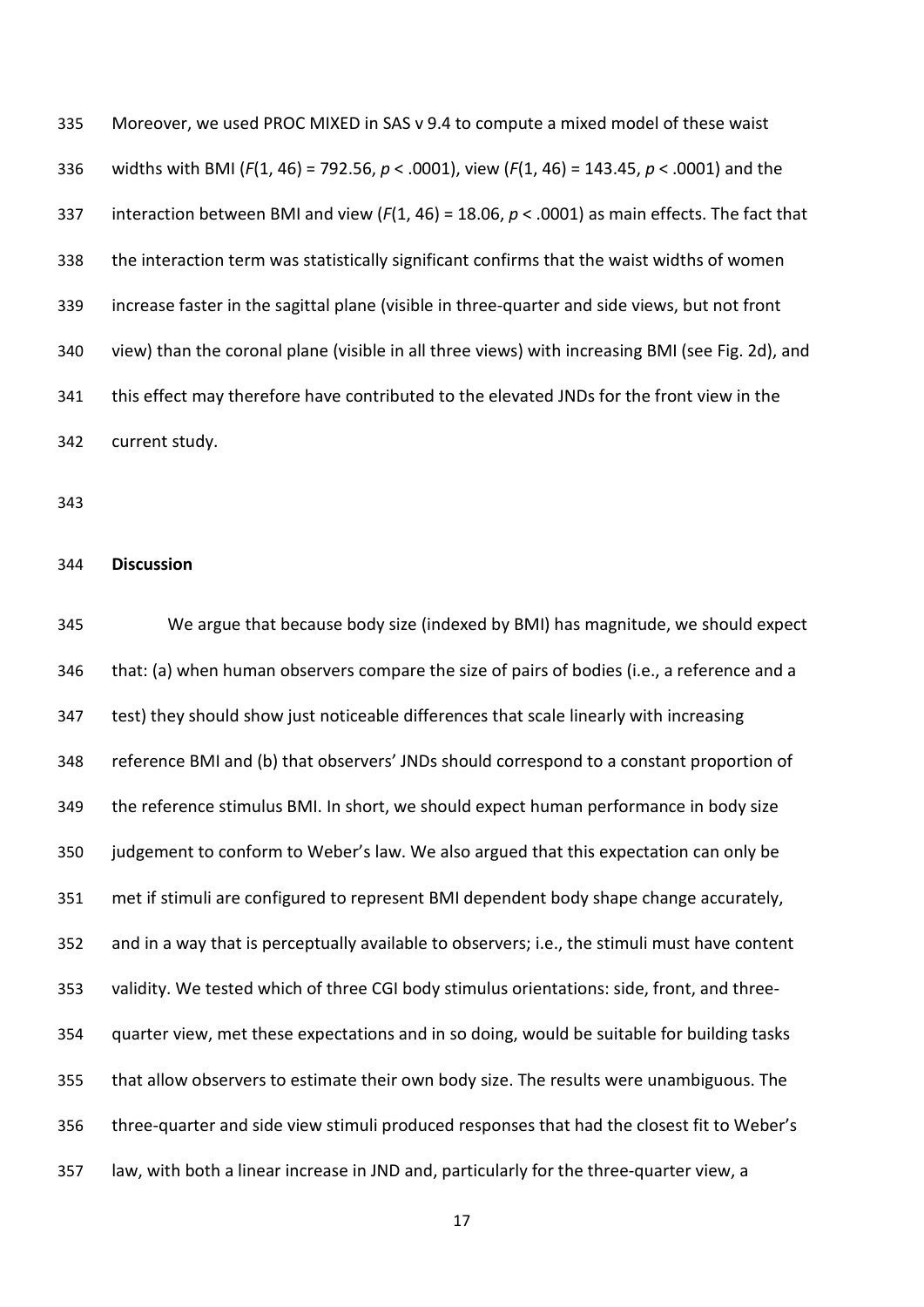constant Weber fraction. In addition, the mean JNDs for the three-quarter and side views at each of the reference BMIs (corresponding to underweight, normal, overweight, and obese) could not be discriminated statistically. Therefore, to all intents and purposes, performance with the three-quarter and side view stimuli could be considered equivalent. The front view stimuli produced mean JNDs with the largest standard deviations at each reference BMI. While there were no statistically significant differences between these means at any of the three orientations for underweight and obese images, the JNDs for normal and overweight front view images were significantly increased compared to both the three-quarter and profile views. This loss of precision for normal and overweight images produced a substantial and significant non-linearity in the plot of JND as a function of BMI. Therefore, the front view images departed substantially from expected Weber's law behaviour.

 Based on these results for the CGI stimuli used in this study, we would therefore choose either side or three-quarter view stimuli to build a body size estimation task, and not front view stimuli. Clearly, this investigation of basic stimulus properties would need to be repeated to compare JNDs at the same three orientations for line drawn stimuli of the kind originally developed by Stunkard et al. (1983) and also for photographic stimuli of real people, to identify which mode of stimulus presentation produces Weber's law behaviour. With respect to the photographic images, Cornelissen et al. (2016) report JNDs for front view stimuli in a 2-AFC discrimination task which used photographs of 6 different people at each reference BMI (representing a range of 0 to 2.5 BMI units in steps of 0.5). While the regression of JND against reference BMI was linear, nevertheless the Weber fraction, *ΔI / I*, was far from constant over the reference BMI range, and therefore Weber's law was not adhered to.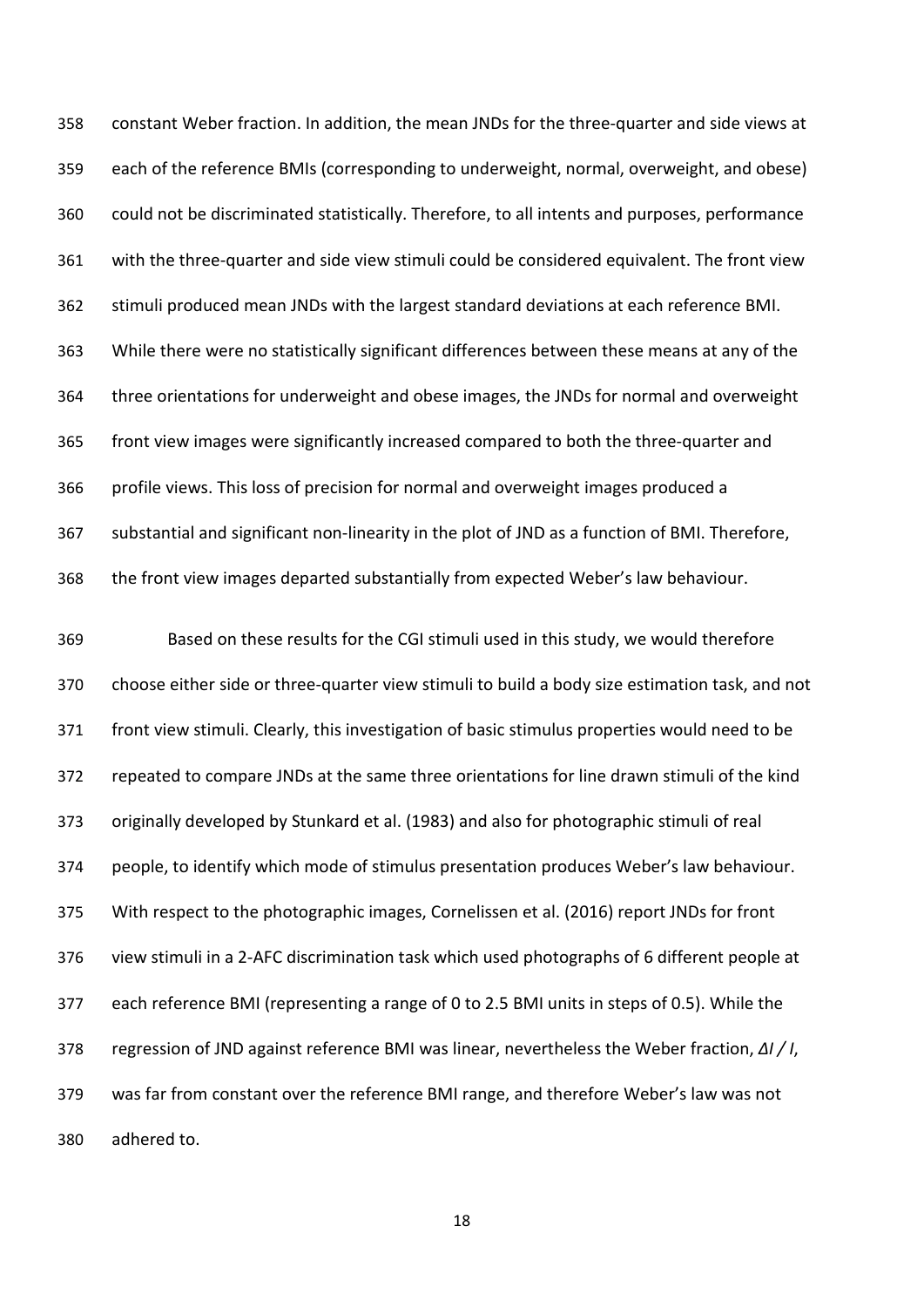### **What causes the differences in precision between stimulus orientations?**

 At least part of the reason why precision is so impaired for normal and overweight images in front view may have to do with a visual occlusion effect. As illustrated in Fig. 2c & 2d, the anterior to posterior width in the central abdomen (sagittal plane) increases more rapidly than the corresponding width in the lateral (coronal) plane, and this could represent a more salient cue to BMI difference in principle. However, unlike the side and three- quarter views, the front view automatically occludes this beneficial information because the changes are occurring directly along the line of sight and may well not be correlated with easily detectable changes in cues that allow observers to infer depth from shading. Therefore, in the absence of any other visual cues to compensate for this information loss, precision in body size estimation in the normal and overweight ranges for front view is impaired. The fact that the underweight and obese judgements do not suffer an equivalent loss of precision (although all front view responses are associated with the highest standard deviations for JND) may be because alternative and equally powerful cues are available to observers in front view for these body sizes – we should again note that BMI dependent body shape change has strong non-linear components (Crossley, Cornelissen, & Tovée, 2012), so it is perfectly plausible that complementary sources of information may be available at different stimulus orientations and body sizes.

 While the preceding discussion illuminates why the front view may be sub-optimal, thereby reducing content validity, there are other reasons why the three-quarter view may indeed be optimal, and maximize content validity. Recognition and discrimination studies in object perception have suggested an improved performance when stimuli are presented in three-quarter view. This orientation is referred to as the canonical view. It is hypothesised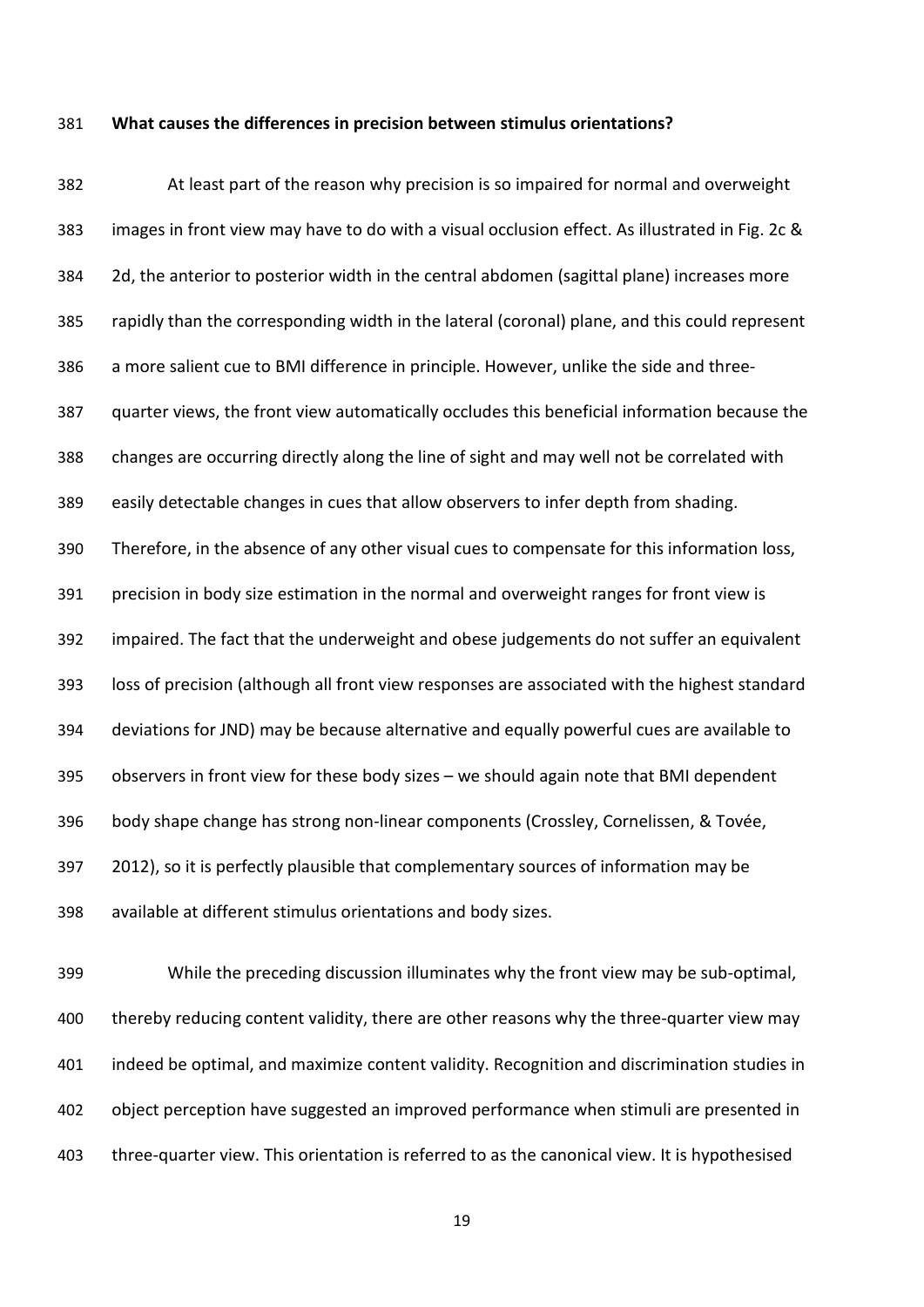that these recognition and discrimination judgements occur by comparing a novel view of an object against their stored prototypes (Edelman & Duvdevani-Bar, 1997; Palmer, Rosch, & Chase, 1981; Ullman, 1996). Viewpoints similar to, or the same as, the internal representation or representations allow participants to show improved performance. Previous studies have suggested that we make body judgements by comparison to a stored prototype or template, and this suggests that there may also be a similar canonical advantage for body judgements (Cornelissen, Bester, Cairns, Tovée, & Cornelissen, 2015; Cornelissen, Johns, & Tovée, 2013; Winkler & Rhodes, 2005).

## **Why do these basic stimulus properties matter?**

 Our data clearly show that the front view fails to produce Weber's law behaviour when participants are trying to tell apart pairs of images that differ in BMI. Specifically, our results show a loss of precision for these judgements in the normal and over-weight image ranges, but not the underweight or obese ranges. The *implication* of this finding is that if participants, who believe themselves to have a BMI in the normal-to-overweight range, used the same stimuli to judge their own body image, then the loss of precision (due to the front view stimuli) could lead to substantially greater variance in participants' responses than would be the case with the three-quarter or side view stimuli. The consequences of this are unknown currently, and would need to be investigated in a future study. However, 422 we suggest at least two possible outcomes. In the first case, let us imagine that these stimuli, each of which is calibrated for BMI, are being used in an epidemiological study of obesity rates (cf. Dratva et al., 2016). Participants are being asked to identify which stimulus 425 image is closest to the body size they think they have. Consider the average response across a set of, say, 100 overweight men whose average *actual* BMI is 27. Suppose that the mean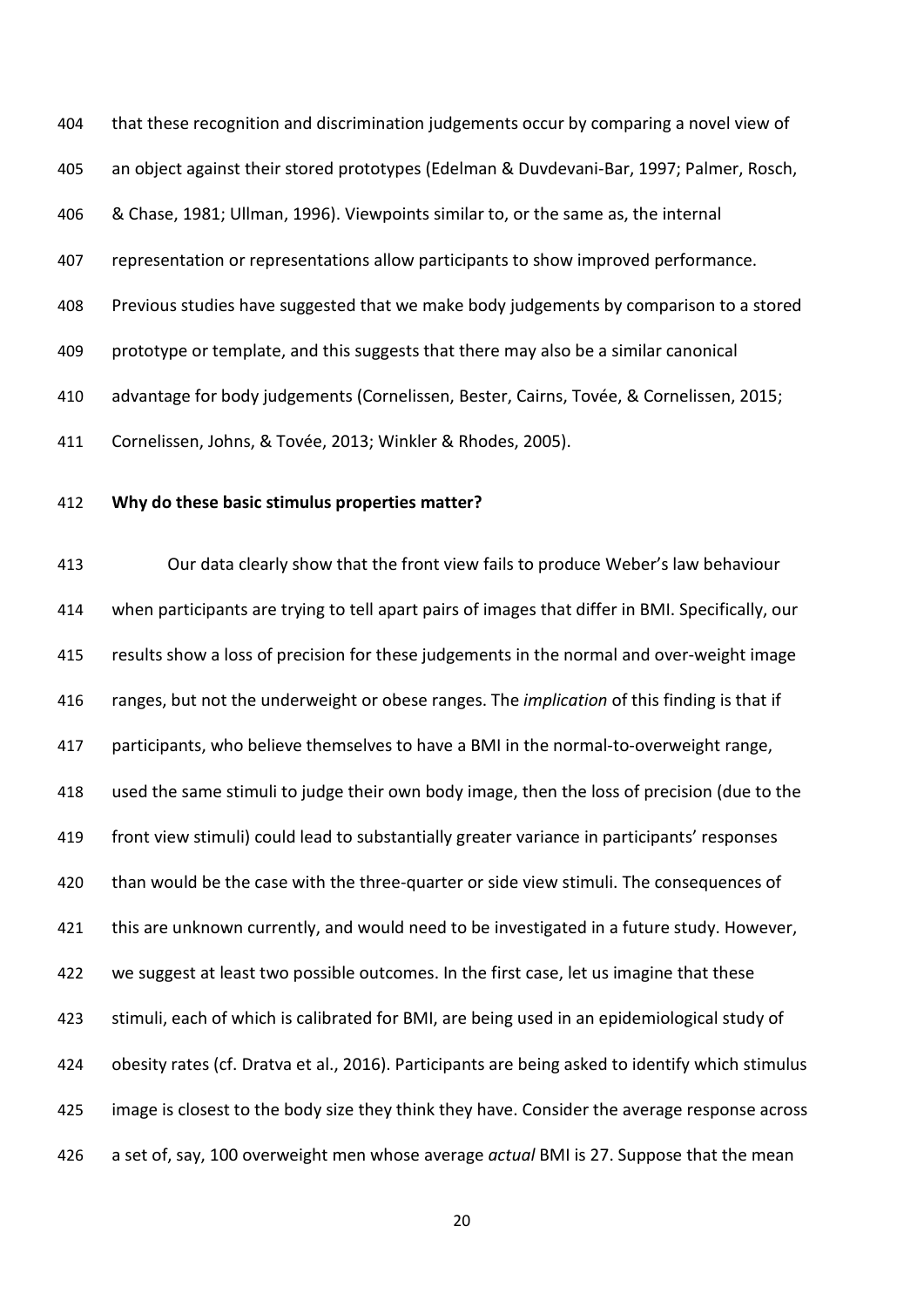427 BMI of the images chosen to represent these men's body size is also 27 irrespective of whether they viewed the three-quarter, side or front view stimuli. If the standard deviation 429 for both the three-quarter and side view responses is 3, then  $\sim$ 16% of the men would have given false positive responses consistent with being obese (i.e., BMI > 30). From our data in 431 the current study, the JND at BMI 27 is ~25% greater for the front than the three-quarter or side views. Therefore, the standard deviation of the men's responses to the front view 433 stimuli might be increased to ~3.75, leading to a false positive rate for obesity of ~21%. In short, loss of precision as a result of using the front view images could lead to elevated false positive rates in this group of individuals. The second scenario we imagine requires not only a loss of precision, leading to greater uncertainty in body shape/size estimation, but also a second factor which biases the average of a set of responses towards a new higher (or lower) location in the face of the increased uncertainty. Cornelissen et al. (2015) propose such a scenario for anorexia nervosa. In this case reduced sensitivity for body size judgements at higher BMIs (i.e., elevated JNDs) together with a pathological insistence for making correct responses, could in principal lead to body-size over-estimation. This study addresses the visual estimation of the whole body, and does not consider 443 judgements of individual body parts. A simple body scale such as we have discussed here cannot easily index weight change specific to individual body parts, which may be better addressed using interactive programmes which allow the adiposity of individual body parts to be independently varied (e.g., Crossley, Cornelissen, & Tovée, 2012; Tovée, Benson, Emery, Mason, & Cohen-Tovee, 2003). The best viewing angle to judge these changes would have to be assessed in additional, separate studies. Another limitation of using figure rating

- scales in isolation is that the results do not indicate level of importance of physical
- appearance, and do not provide indications of which body parts an individual may be most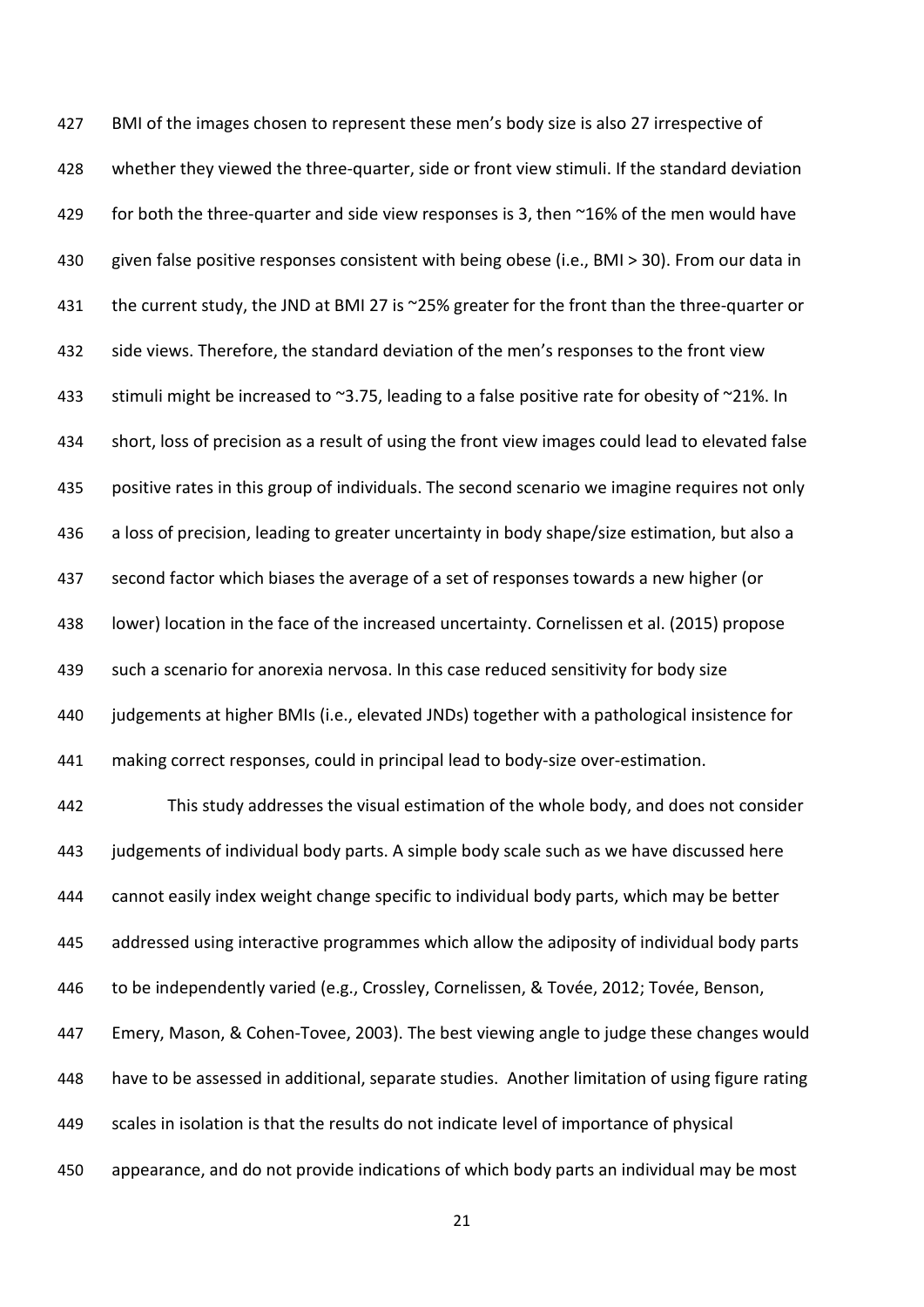dissatisfied with as they are reporting overall dissatisfaction with their current appearance.

For a fuller assessment, the use of body scales might therefore be combined with the use of

behavioural or qualitative measures.

In conclusion, our results suggest that viewing orientation has a significant impact on

the smallest difference in BMI that participants can detect when discriminating between

pairs of images. This result may have important implications for the design of tasks used to

measure body image. Future studies may need to consider the use of a three-quarter view

for stimulus orientation, which captures both front- and profile view cues and represents a

more ecologically valid, naturalistic view than a simple profile.

# **Data Statement**

The raw data is available to download from<https://goo.gl/cyv6b0>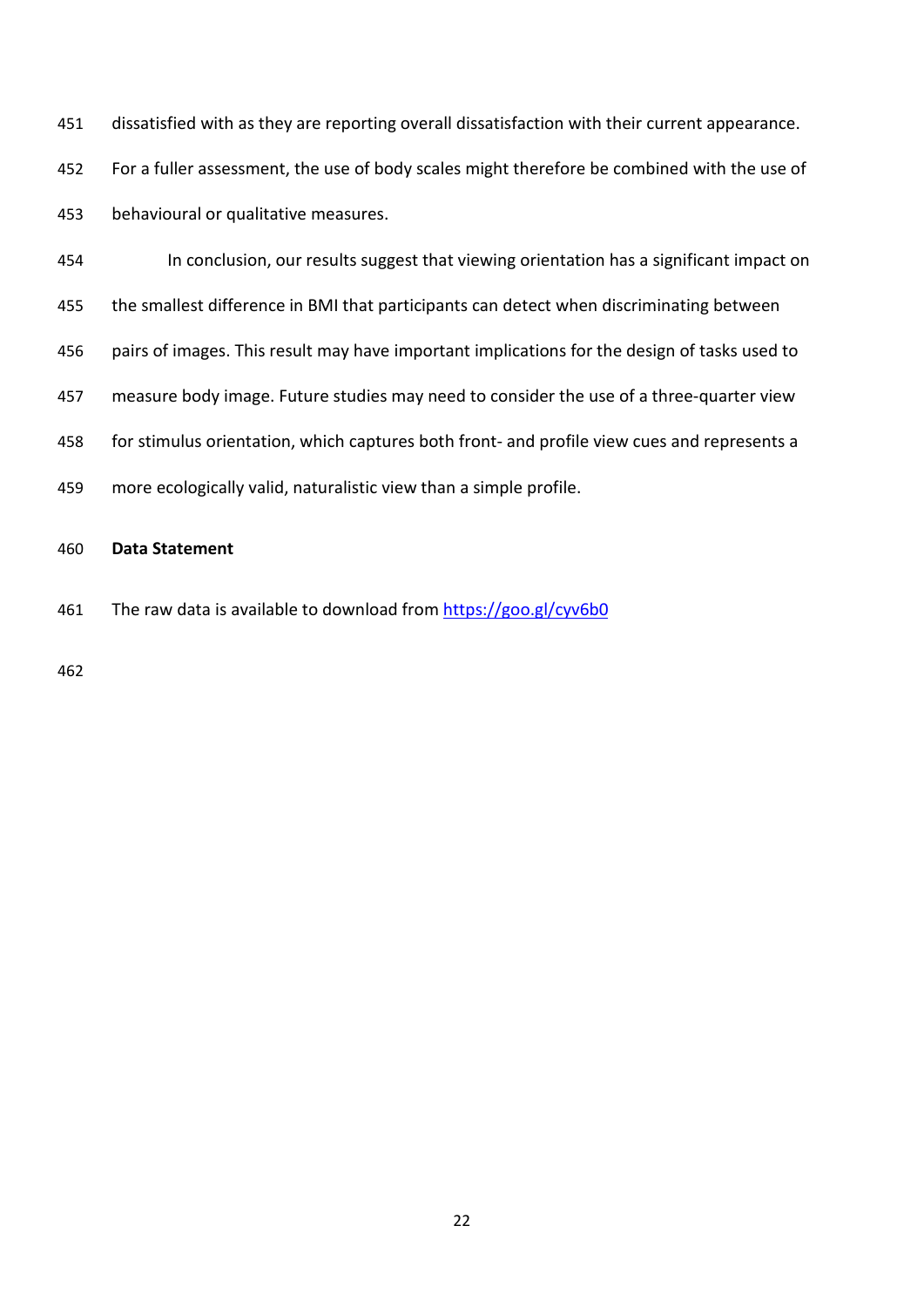### **References**

- Adair, E. R., Stevens, J. C., & Marks, L. E. (1968). Thermally induced pain, the Dol Scale, and
- the psychophysical power law. *American Journal of Psychology*, *81*(2), 147-164.
- Beck, A. T., Ward, C. H., Mendelson, M., Mock, J., & Erbaugh, J. (1961). An inventory for
- measuring depression. *Archives of General Psychiatry, 4,* 561-571. Doi:
- 10.1001/archpsyc.1961.01710120031004
- Brodie, D. A., Bagley, K., & Slade, P. D. (1994). Body-image perception in pre- and post-
- adolescent females. *Perceptual Motor Skills, 78,* 147–154.
- Cash, T. F., & Pruzinsky, T. (Eds.) (2002). *Body image: A handbook of theory, research, and*
- *clinical practice*. New York: Guilford Press. Doi: 10.1037/10516-161
- Cohen, E., Bernard, J. Y., Ponty, A., Ndao, A., Amougou, N., Saïd-Mohamed, R., & Pasquet, P.
- (2015a).Development and Validation of the Body Size Scale for Assessing Body Weight
- Perception in African Populations. *PLoS One*. Doi: 10.1371/journal.pone.0138983
- Cohen, E., Ndao, A., Boëtsch, G., Gueye, L., Pasquet, P., Holdsworth, M., & Courtiol, A.
- (2015b). The relevance of the side-view in body image scales for public health: an
- example from two African populations. *BMC Public Health, 15,* 1169. Doi:
- 10.1186/s12889-015-2511-x
- Cornelissen, K. K., Bester, A., Cairns, P., Tovée, M. J., & Cornelissen, P. L. (2015). The
- influence of personal BMI on body size estimations and sensitivity to body size change
- in anorexia spectrum disorders. *Body Image, 13*, 75-85. Doi:
- doi.org/10.1016/j.bodyim.2015.01.001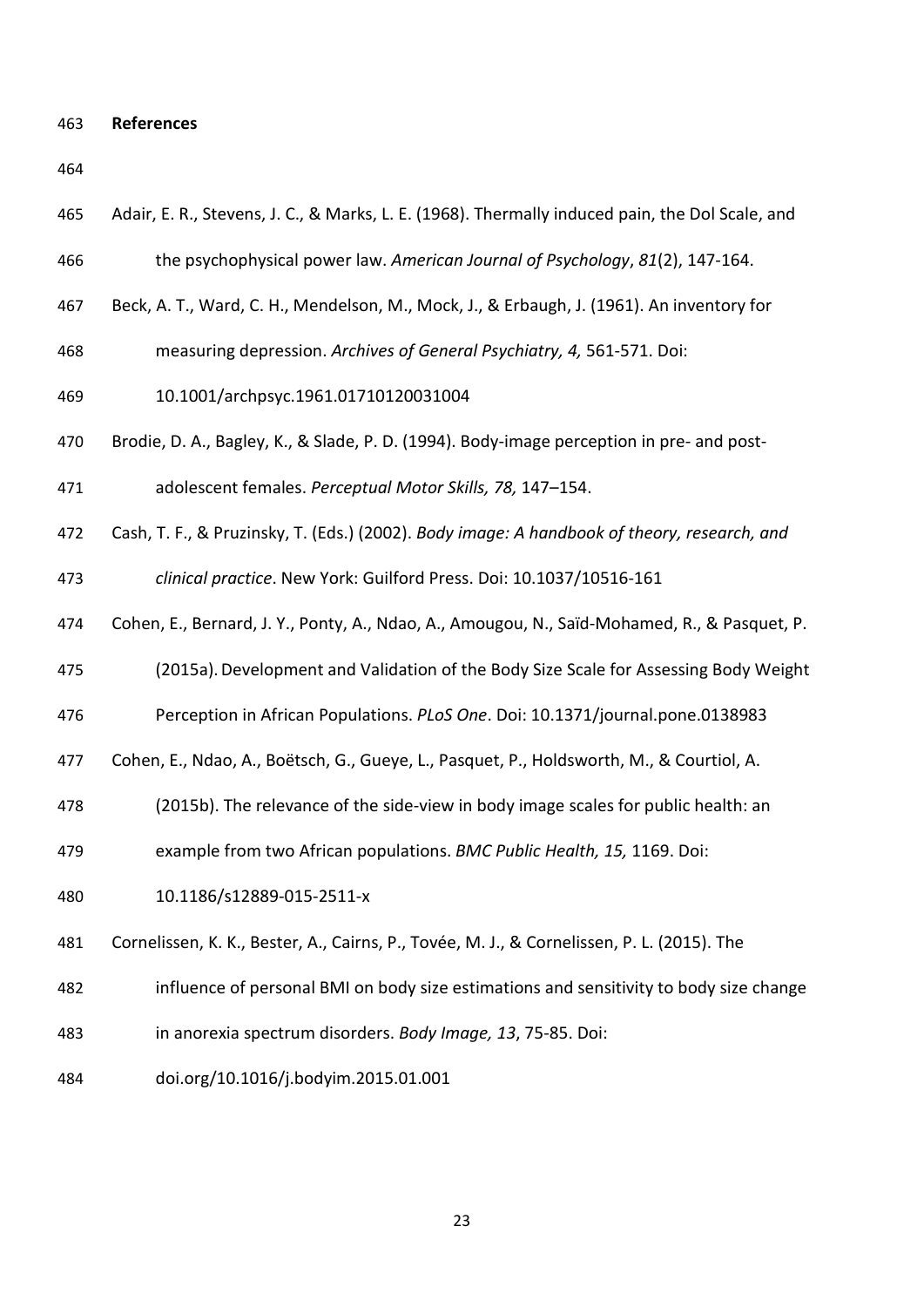- Cornelissen, K. K., Gledhill, L., Cornelissen, P. L., & Tovée, M. J. (2016). Visual biases in judging body weight. *British Journal of Health Psychology, 21,* 555-569. Doi:
- 10.1111/bjhp.12185
- Cornelissen, P. L., Hancock, P. J. B., Kiviniemi, V., George, H. R., & Tovée, M. J. (2009).
- Patterns of eye movements when male and female observers judge female
- attractiveness, body fat and waist-to-hip ratio. *Evolution and Human Behaviour, 30,*

417-428. Doi: 10.1186/s12889-015-2511-x

- Cornelissen, P. L., Johns, A., & Tovée, M. J. (2013). Body size over-estimation in women with
- anorexia nervosa is not qualitatively different from female controls. *Body Image*, *10,*
- 103-111. Doi: 10.1016/j.bodyim.2012.09.003
- Cornelissen, P. L., Tovée, M. J., & Bateson, M. (2009). Patterns of subcutaneous fat
- deposition and the relationship between body mass index and waist-to-hip ratio:
- Implications for models of physical attractiveness. *Journal of Theoretical Biology, 256,*
- 343-350. Doi: 10.1016/j.jtbi.2008.09.041
- Crossley, K. L., Cornelissen, P. L., & Tovée, M. J. (2012). What is an attractive body? Using an
- interactive 3D program to create the ideal body for you and your Partner. *PLoS One*.
- Doi: 10.1371/journal.pone.0050601
- Dratva, J., Bertelsen, R., Janson, C., Johannessen, A., Benediktsdóttir, B., Bråbäck, L., . . .
- Gomez Real, F. (2016). Validation of self-reported figural drawing scales against
- anthropometric measurements in adults. *Public Health Nutrition, 19*(11), 1944-1951.
- Doi: 10.1017/S136898001600015X
- Edelman, S., & Duvdevani-Bar, S. (1997). Similarity-based viewspace interpolation and the
- categorization of 3D objects. In *Proc. Similarity and Categorization Workshop* (pp. 75–
- 81). Edinburgh, U.K.: Dept. of AI, University of Edinburgh.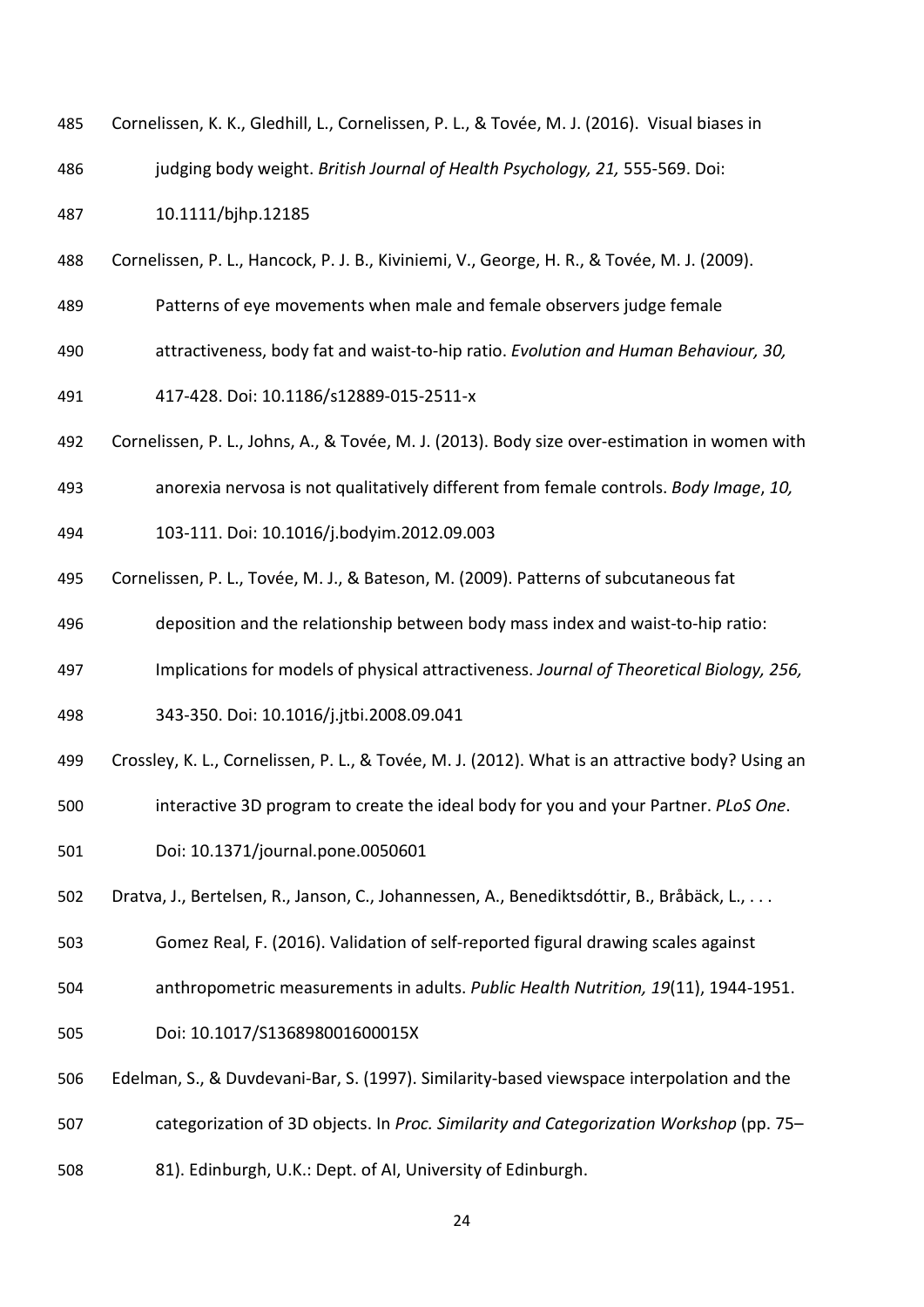- Evans, C., & Dolan, B. (1993). Body Shape Questionnaire: derivation of shortened "alternate
- forms". *International Journal of Eating Disorders*, *13,* 315-321. Doi: 10.1002/1098-
- 108X(199304)13:3%3C315::AID-EAT2260130310%3E3.0.CO;2-3
- Fairburn, C. G., & Beglin, S. J. (1994). Assessment of eating disorders: Interview or self-
- report questionnaire? *International Journal of Eating Disorders, 16,* 363-370. Doi:
- 10.1002/1098-108X(199412)16:4<363::AID-EAT2260160405>3.0.CO;2-#
- Gardner, R. M., & Brown, D. L. (2010). Body image assessment: A review of figural drawing
- scales. *Personality and Individual Differences, 48,* 107–111. Doi:
- 10.1016/j.paid.2009.08.017
- Gardner, R. M., & Brown, D. L. (2011). Method of presentation and sex differences when
- using a revised figural drawing scale to measure body size estimation and
- dissatisfaction. *Perceptual and Motor Skills, 113,* 739-750. Doi:
- 10.2466/07.17.27.PMS.113.6.739-750
- Gardner, R. M., Jappe, L. M., & Gardner, L. (2009). Development and validation of a new
- figural drawing scale for body-image assessment: The BIAS-BD. *Journal of Clinical*
- *Psychology*, *65,* 113–122. Doi: 10.1002/jclp.20526
- Gescheider, G. A. (1997). *Psychophysics: the fundamentals (3rd ed.)*. New Jersey: Lawrence Erlbaum.
- Grabe, S., Ward, L. M., & Hyde, J. S. (2008). The role of the media in body image concerns
- among women: A meta-analysis of experimental and correlational studies.
- *Psychological Bulletin, 134,* 460-476. Doi: 10.1037/0033-2909.134.3.460
- Harris, C. V., Bradlyn, A. S., Coffman, J., Gunel, E., & Cottrell, L. (2008) BMI-based body size
- guides for women and men: development and validation of a novel pictorial method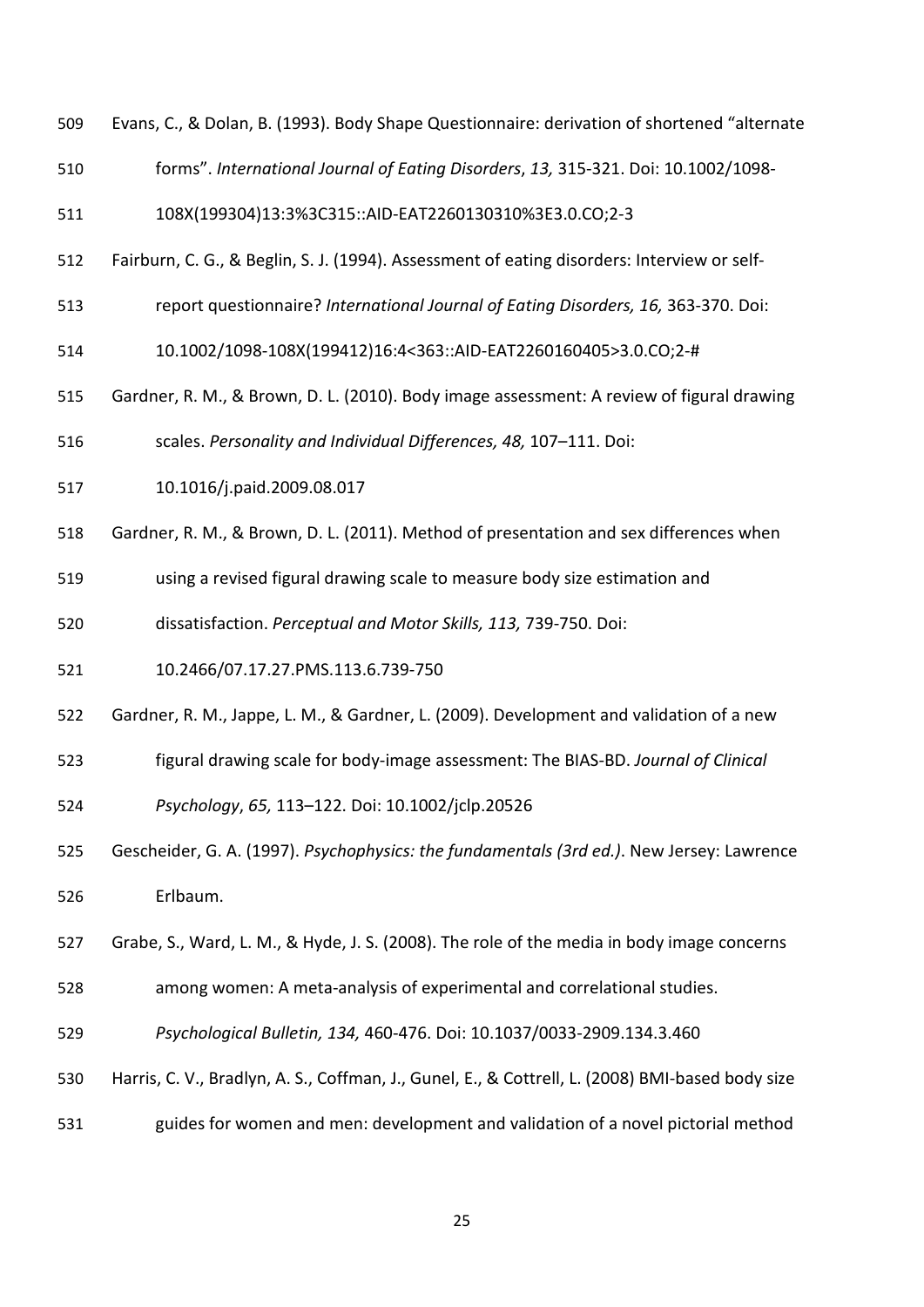- to assess weight-related concepts. *International Journal of Obesity*, *32,* 336–42. Doi:
- 10.1038/sj.ijo.0803704
- Hasler, N., Stoll, C., Sunkel, M., Rosenhahn, B., & Seidel, H-P. (2009). A Statistical Model of
- Human Pose and Body Shape. *Computer Graphics Forum*, *28*(2), 337-346. Doi:
- 10.1111/j.1467-8659.2009.01373.x
- Jesteadt, W., Wier, C. C., & Green, D. M. (1977). Intensity discrimination as a function of
- frequency and sensation level. *The Journal of the Acoustical Society of America*, *61*(1),
- 169-177. Doi: 10.1121/1.381278
- Kline, P. (2015). *A handbook of test construction: Introduction to psychometrics*. New York,
- NY: Routledge.
- Kreidler, S. M., Muller, K. E., Grunwald, G. K., Ringham, B. M., Coker-Dukowitz, Z. T.,
- Sakhadeo, U. R., . . . Glueck, D. H. (2013). GLIMMPSE: Online Power Computation for
- Linear Models with and without a Baseline Covariate. *Journal of Statistical Software*
- *54*(10), i10. Doi: 10.18637/jss.v054.i10
- Li, Y., Hu, X., Ma, W., Wu, J., & Ma, G. (2005). Body image perceptions among Chinese
- children and adolescents. *Body Image*, *2,* 91–103. Doi: 10.1016/j.bodyim.2005.04.001
- Luce, K. H., Crowther, J. H., & Pole, M. (2008). Eating Disorder Examination Questionnaire
- (EDE-Q): norms for undergraduate women. *International Journal of Eating Disorders*,
- *41,* 273-276. Doi: 10.1002/eat.20504
- Marlowe, F., Apicella, C., & Reed, D. (2005). Men's preferences for women's profile waist-to-
- hip ratio in two societies. *Evolution and Human Behaviour, 26,* 458–468. Doi:
- 10.1016/j.evolhumbehav.2005.07.005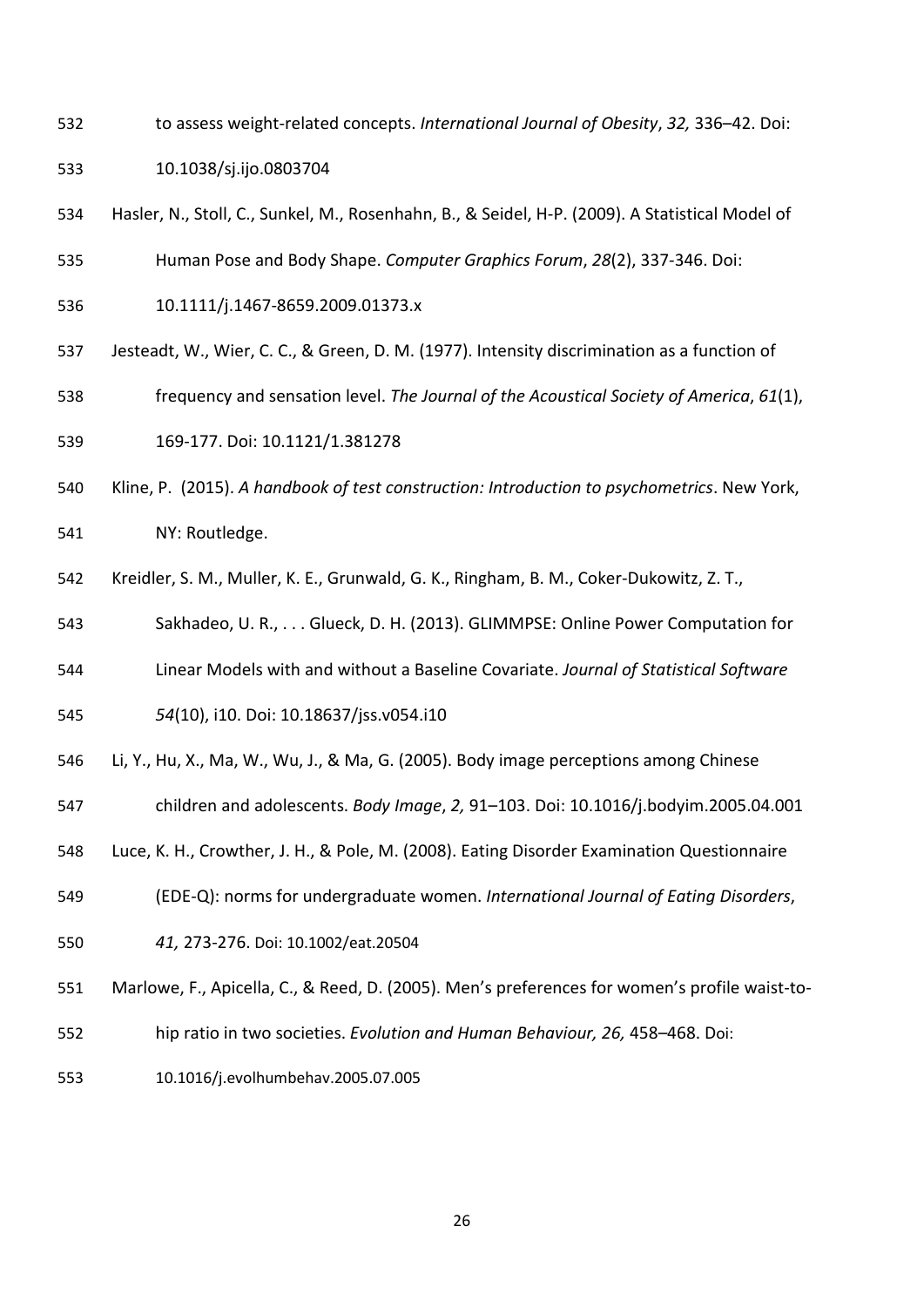| 554 | Mond, J. M., Hay, P., Rodgers, B., & Owen, C. (2006). Eating Disorder Examination             |
|-----|-----------------------------------------------------------------------------------------------|
| 555 | Questionnaire (EDE-Q): norms for young adult women. Behaviour Research and                    |
| 556 | Therapy, 44, 53-62. Doi: 10.1016/j.brat.2004.12.003                                           |
| 557 | National Centre for Social Research, University College London. Department of                 |
| 558 | Epidemiology and Public Health. (2013). Health Survey for England, 2008. [data                |
| 559 | collection]. 4th Edition. UK Data Service. SN: 6397. Doi: 10.5255/UKDA-SN-6397-2              |
| 560 | National Centre for Social Research, University College London. Department of                 |
| 561 | Epidemiology and Public Health. (2014). Health Survey for England, 2012. [data                |
| 562 | collection]. UK Data Service. SN: 7480. Doi: 10.5255/UKDA-SN-7480-1                           |
| 563 | Ogden, C. L., Carroll, M. D., Kit, B. K., & Flegal, K. M. (2014). Prevalence of childhood and |
| 564 | adult obesity in the United States, 2011-2012. JAMA, 311(8), 606-814. Doi:                    |
| 565 | 10.1001/jama.2014.732                                                                         |
| 566 | Palmer, S. E., Rosch, E., & Chase, P. (1981). Canonical perspective and the perception of     |
| 567 | objects. In J. Long & A. Baddeley (Eds.), Attention and Performance IX (pp. 135-151).         |
| 568 | Hillsdale, NJ: Erlbaum.                                                                       |
| 569 | Peterson, M., Ellenberg, D., & Crossan, S. (2003). Body-image perceptions: Reliability of a   |
| 570 | BMI-based silhouette matching test. American Journal of Health Behaviour, 27, 355-            |
| 571 | 363. Doi: 10.5993/AJHB.27.4.7                                                                 |
| 572 | Pope, H., Phillips, K., & Olivardia, R. (2000). The Adonis complex. New York, NY: Free Press. |
| 573 | Rilling, J. K., Kaufman, T. L., Smith, E. O., Patel, R., & Worthman, C. M. (2009). Abdominal  |

- depth and waist circumference as influential determinants of human female
- attractiveness. *Evolution and Human Behaviour, 30,* 21–23. Doi:
- doi:10.1016/j.evolhumbehav.2008.08.007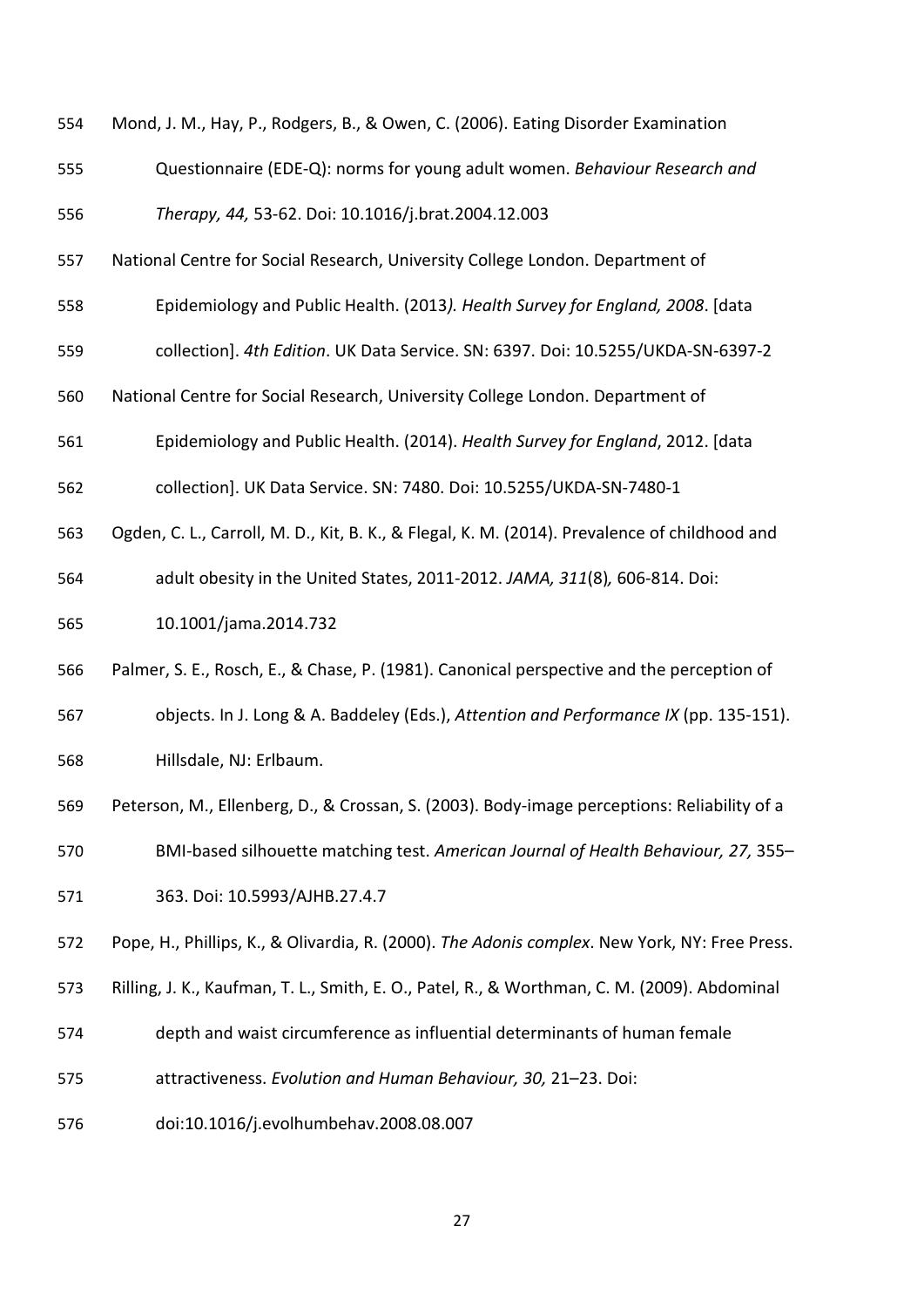- Rosenberg, M. (1965). *Society and the adolescent self-image*. Princeton, NJ: Princeton University Press.
- Smith, K. L., Cornelissen, P. L., & Tovée, M. J. (2007) Colour 3D bodies and judgements of
- human female attractiveness. *Evolution and Human Behaviour*, *28*, 48-54. Doi:
- doi:10.1016/j.evolhumbehav.2006.05.007
- Stunkard, A., Sorensen, T., & Schulsinger, F. (1983) Use of the Danish Adoption Register for
- the study of obesity and thinness. *Research Publications - Association for Research in Nervous & Mental Disease, 60*, 115–120.
- Swami, V., Frederick, D. A., Aavik, T., Alcalay, L., Allik, J., Anderson, D., . . . Zivcic-Becirevic, I.
- (2010). The attractive female body weight and female body dissatisfaction in 26
- countries across 10 world regions: results of the international body project I.

*Personality and Social Psychology Bulletin, 36,* 309-325. Doi:

- 10.1177/0146167209359702
- Swami, V., Salem, N., Furnham, A., & Tovée, M. J. (2008). Initial examination of the validity
- and reliability of the female photographic figure rating scale for body image
- assessment. *Personality and Individual Differences, 44,* 1752-1761. Doi:
- 10.1016/j.paid.2008.02.002
- Swinburn, B. A., Sacks, G., Hall, K. D., McPherson, K., Finegood, D. T., Moodie, M. L., &
- Gortmaker, S. L. (2011). The global obesity pandemic: shaped by global drivers and
- local environments. *Lancet, 378,* 804–814. Doi: 10.1016/S0140-6736(11)60813-1
- Thompson, M. A., & Gray, J. J. (1995). Development and validation of a new body image
- assessment scale. *Journal of Personality Assessment*, *64,* 258–269. Doi:
- 10.1207/s15327752jpa6402\_6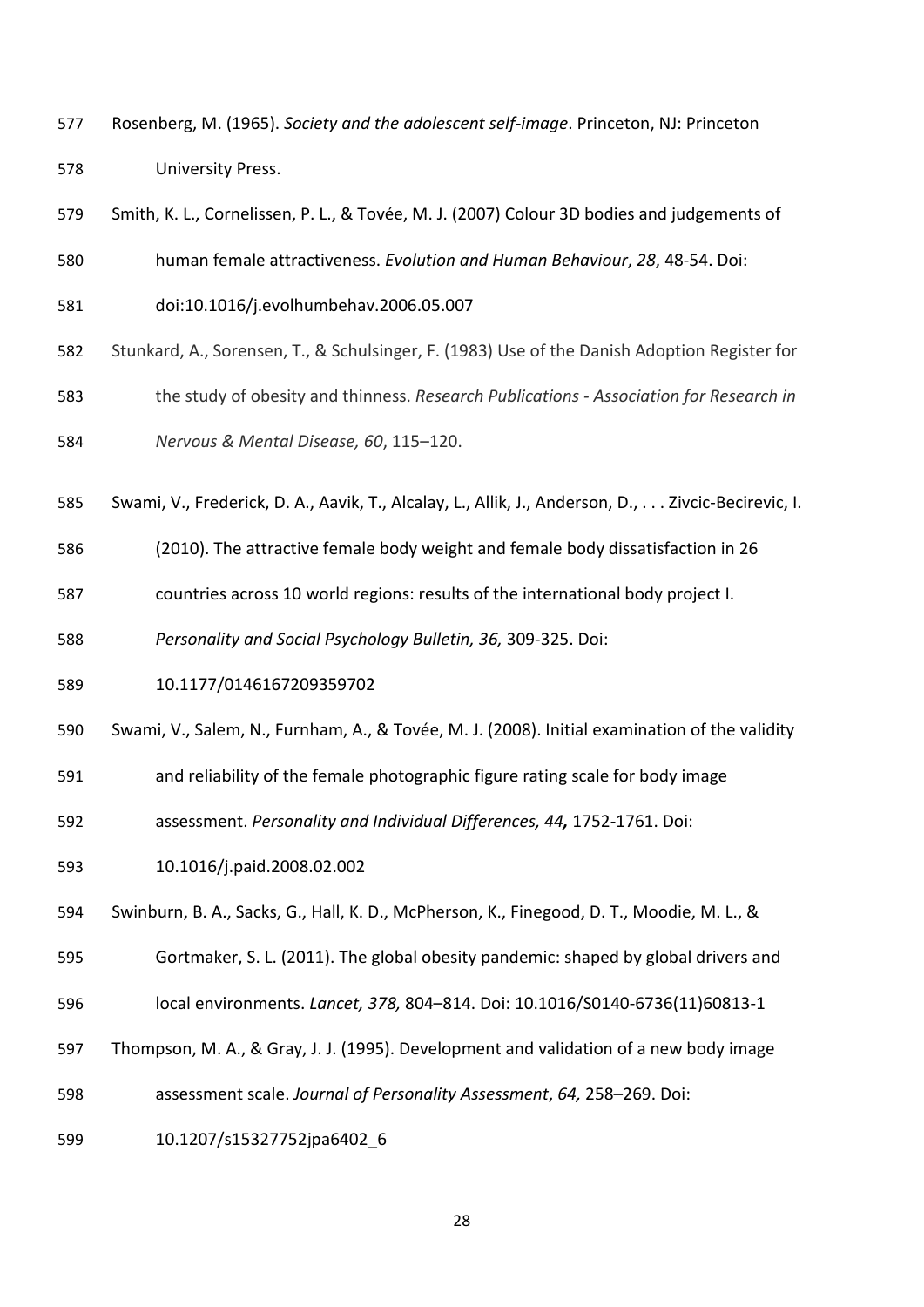- Tovée, M. J., Benson, P. J., Emery, J. L., Mason, S. M., & Cohen-Tovee, E. M. (2003)
- Measurement of body size and shape perception in eating-disordered and control
- observers using body-shape software. *British Journal of Psychology*, *94*, 501-516. Doi:
- 10.1348/000712603322503060
- Tovée, M. J., & Cornelissen, P. L. (2001). Female and male perceptions of female physical
- attractiveness in front-view and profile. *British Journal of Psychology*, *92,* 391-402.
- Doi: 10.1348/000712601162257
- Tovée, M. J., Maisey, D. S., Emery, J. L., & Cornelissen, P. L. (1999). Visual cues to female
- physical attractiveness. *Proceedings of the Royal Society, London B Bio, 266,* 211-218.
- Doi: 10.1098/rspb.1999.0624
- Ullman, S. (1996). *High level vision*. Cambridge, MA: MIT Press.
- Weber, E. H. (1834). *De pulsu, resorptione, auditu et tactu: Annotationes anatomicae et physiolologicae*. Leipzig: Koehler.
- Winkler, C., & Rhodes, G. (2005). Perceptual adaptation affects attractiveness of female
- bodies. *British Journal of Psychology, 96,* 141-154. Doi: 10.1348/000712605X36343.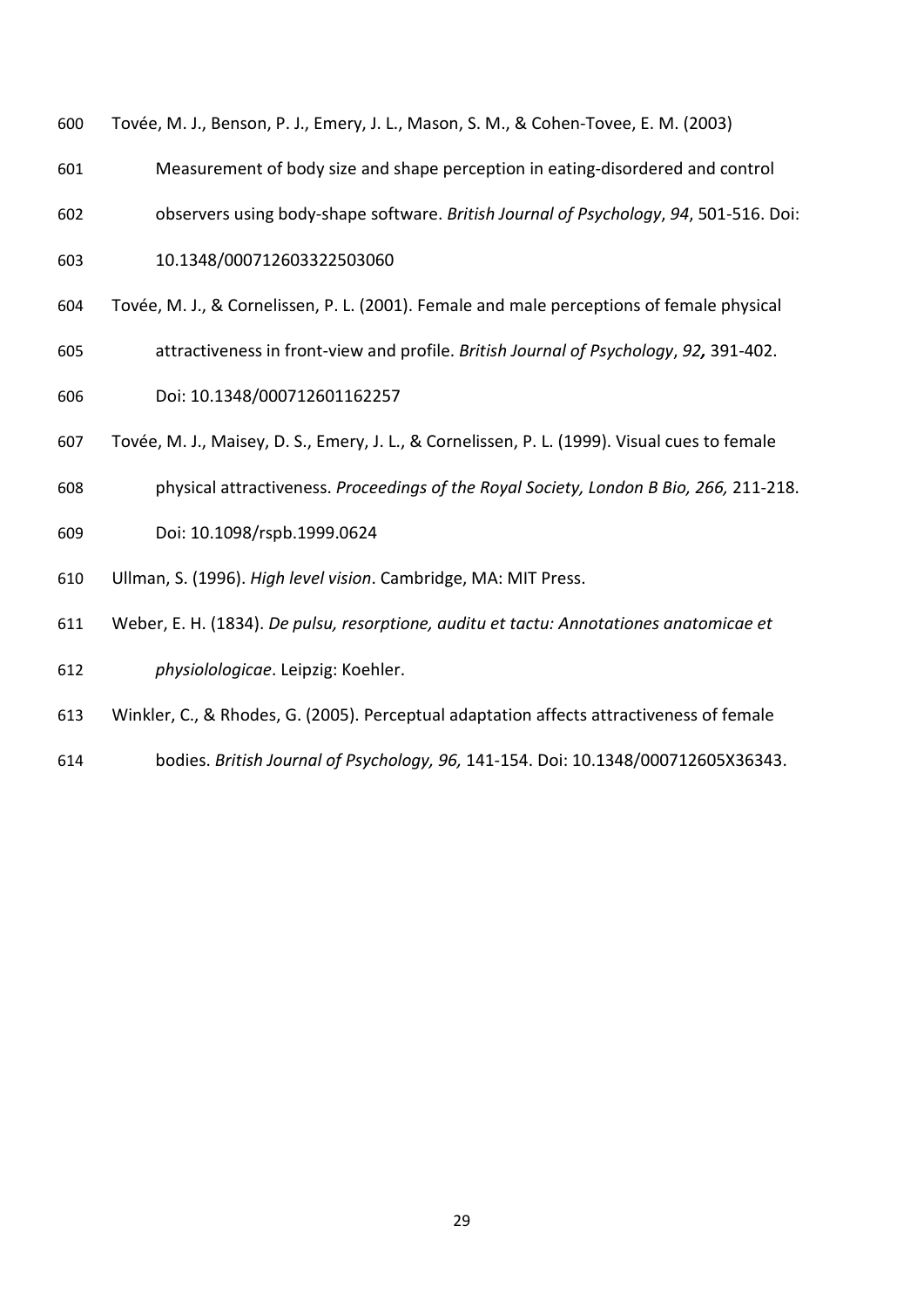### **Figure Legends**

 **Figure 1:** This shows a plot of mean JND as a function of the reference BMI value. Circles represent the three-quarter view, squares the front view and triangles the side view. The error bars represent standard errors of the respective means, corrected for repeated measures. Points at each reference BMI are offset horizontally so that error bars are visible. The dashed line represents a second order polynomial regression fit to the data for the front view, and the solid and dotted lines represent linear regression fits to the side and three-quarter views, respectively. See text for details.

 **Figure 2 A:** The locations of the slice widths measured from the stimuli at each of the three orientations. **B:** Three plots showing the relationship between slice width as a function of slice location for the reference images (dotted lines) and the stimuli at the JND (solid lines). **C**: Plots of waist width seen from front (triangle symbols) and side (circle symbols) views from 50 photographs of women in Tovée & Cornelissen, 2001. The black and white lines represent the OLS regression lines through the respective data together with their 95% confidence intervals (black and white dashed lines). **D**: Illustration of abdominal cross- section with progressively increasing BMI. It shows how width increases in the sagittal (Sag.) plane more quickly than in the coronal (Cor.) plane, and how this is harder to see in front view than either the side of three-quarter view.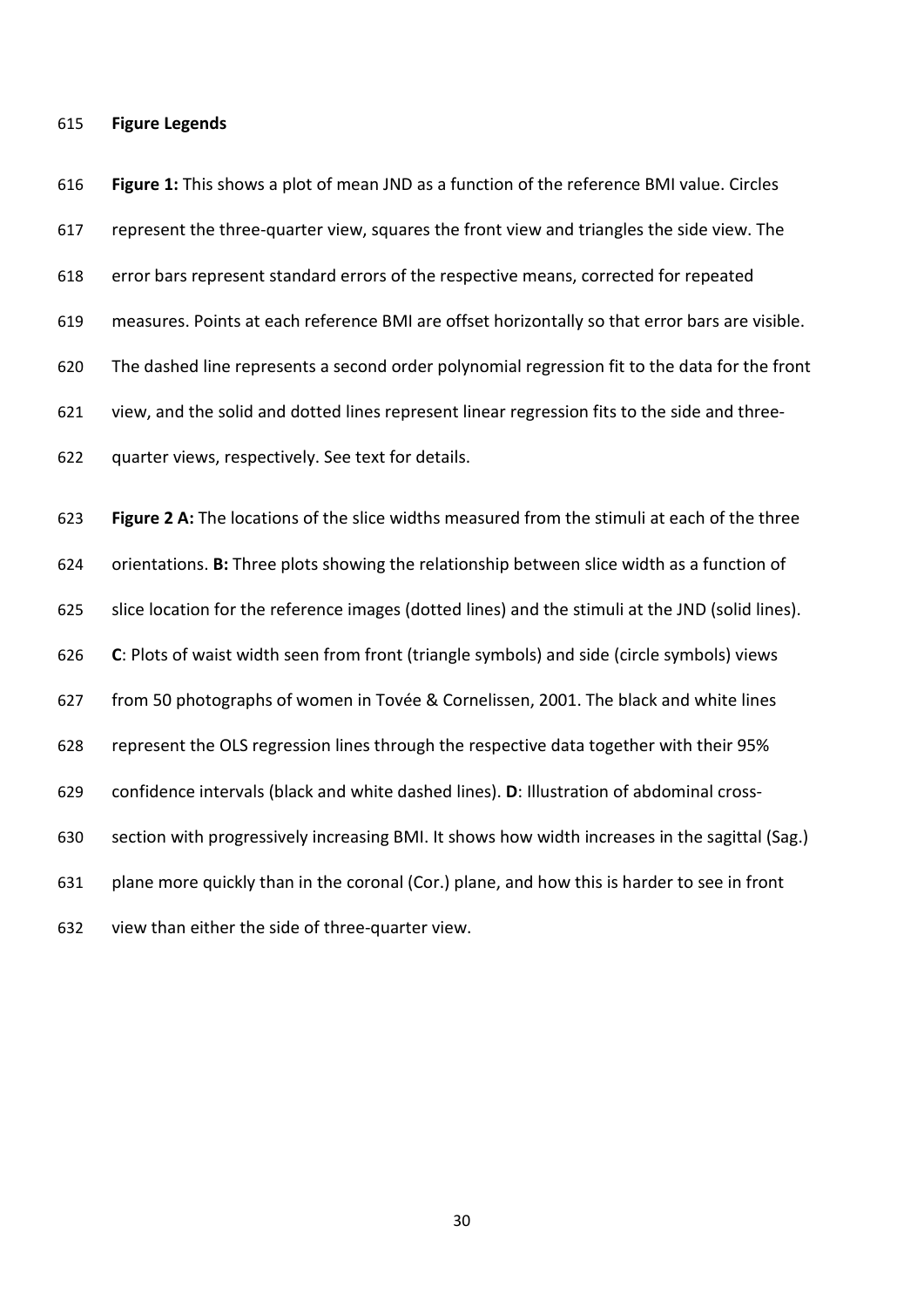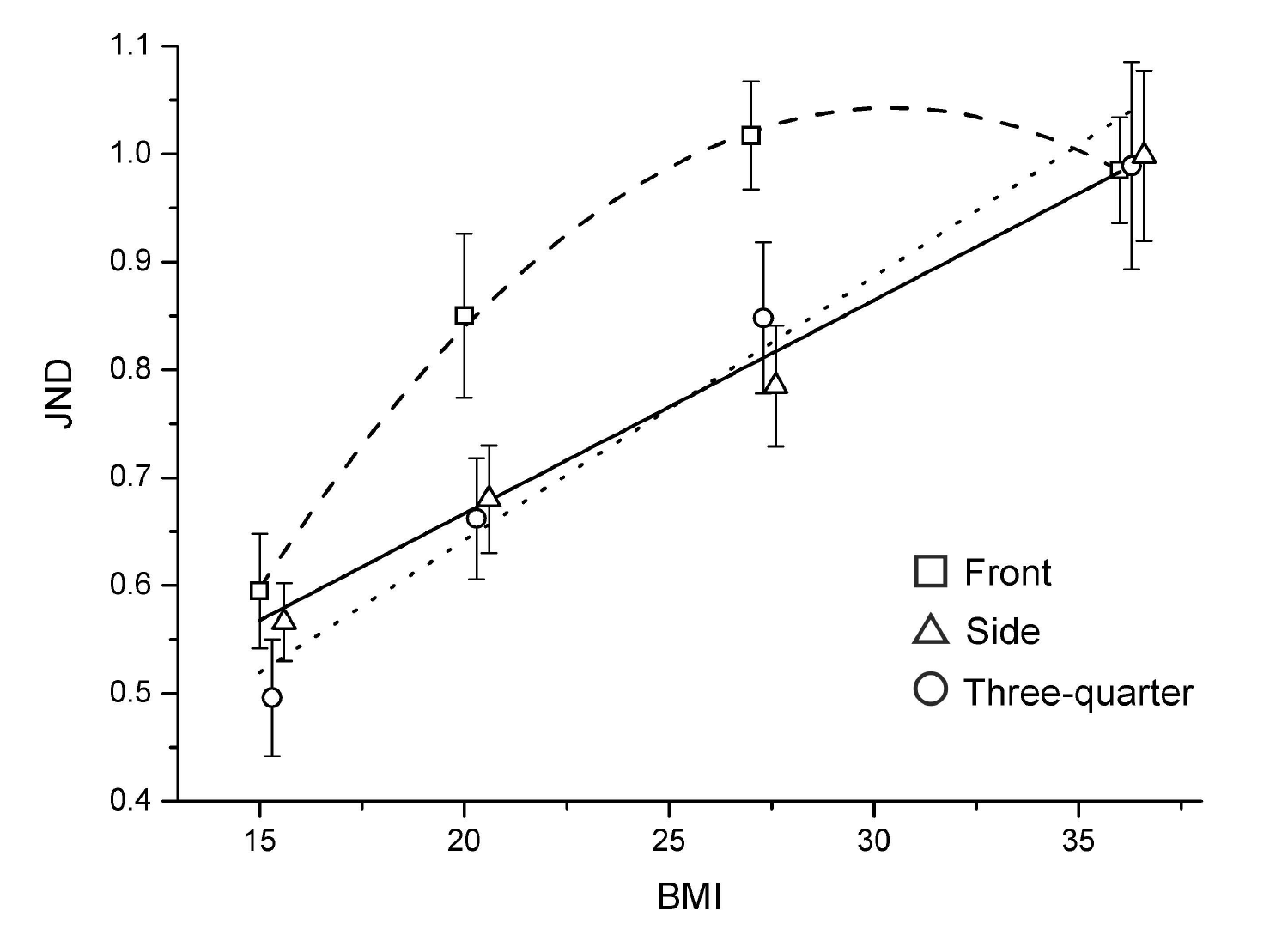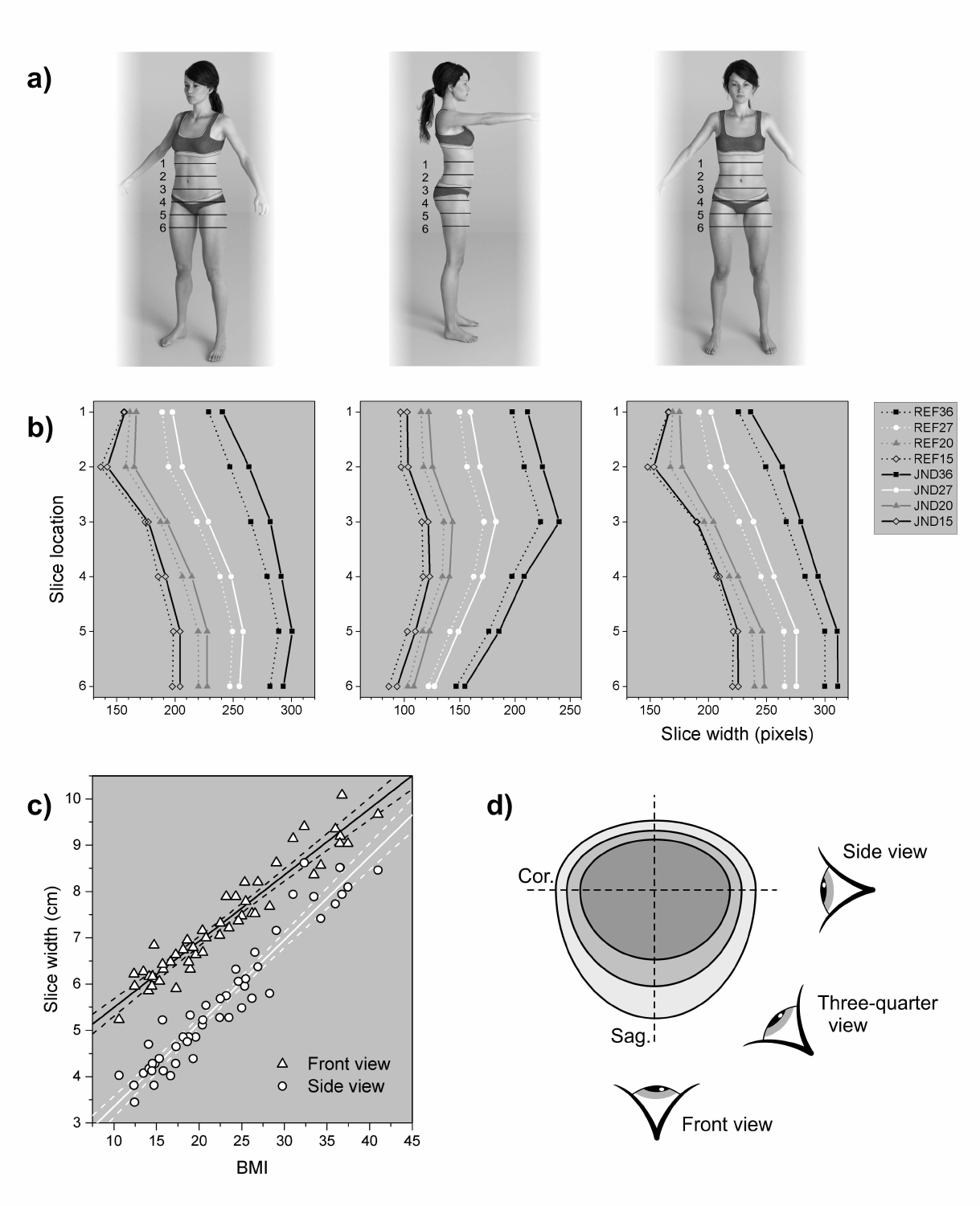| Variable                   | M (SD)       |
|----------------------------|--------------|
| Age (years)                | 25.40 (4.72) |
| BMI                        | 22.66 (4.00) |
| <b>BSQ</b>                 | 47.15 (18.0) |
| EDE-global                 | 2.04(1.21)   |
| <b>EDE-restraint</b>       | 1.87(1.21)   |
| <b>EDE-eating concerns</b> | 1.14(1.07)   |
| EDE-shape concerns         | 2.38 (1.62)  |
| EDE-weight concerns        | 2.67(1.63)   |
| BDI                        | 8.40 (8.37)  |
| RSE                        | 21.10 (6.39) |

**Table 1:** Demographic and questionnaire data from 20 participants.

*Note:* BMI = Body mass index; BSQ = 16-item Body Shape Questionnaire; EDE-global = Eating Disorder Examination Questionnaire global score; EDE-restraint = Eating Disorder Examination Questionnaire eating restraint subscale; EDE-eating concerns = Eating Disorder Examination Questionnaire eating concern subscale; EDE-shape concerns = Eating Disorder Examination Questionnaire body shape concern subscale; EDE- weight concerns = Eating Disorder Examination Questionnaire weight concern subscale; BDI = Beck Depression Inventory; RSE = Rosenberg Self-Esteem Scale.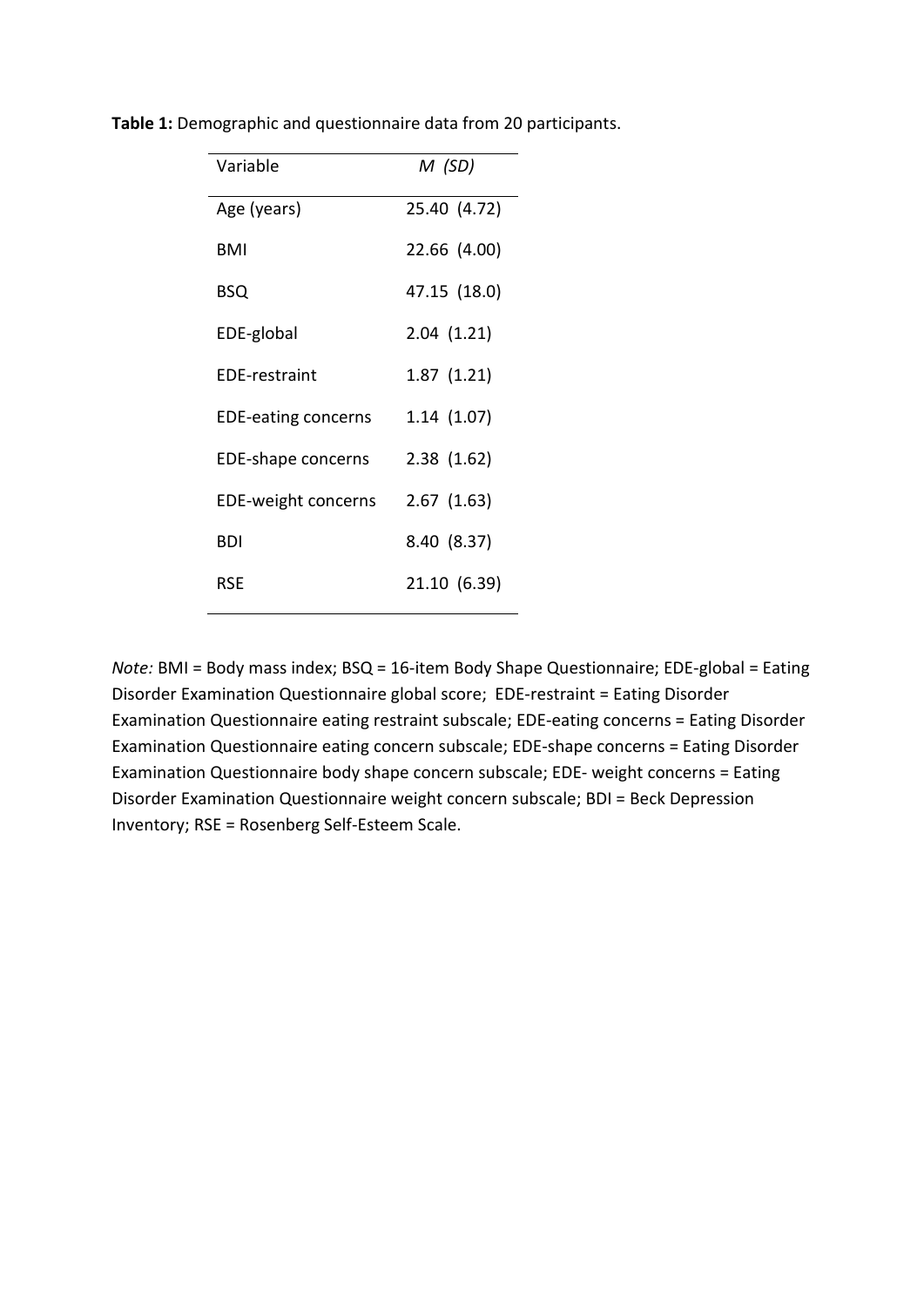**Table 2**: Mean differences in slice width between reference BMI stimulus and stimulus at the JND.

| Reference BMI | Three-Quarter | Front         | Side          |
|---------------|---------------|---------------|---------------|
|               | View (pixels) | View (pixels) | View (pixels) |
|               | M(SD)         | M(SD)         | M(SD)         |
| 15            | 4.58(2.39)    | 3.02(2.14)    | 6.54(0.77)    |
| 20            | 6.94(1.16)    | 8.10(1.47)    | 6.83(1.02)    |
| 27            | 9.58(1.21)    | 11.42 (1.50)  | 8.97(2.37)    |
| 36            | 13.25 (2.49)  | 11.69 (1.39)  | 12.57 (3.70)  |
|               |               |               |               |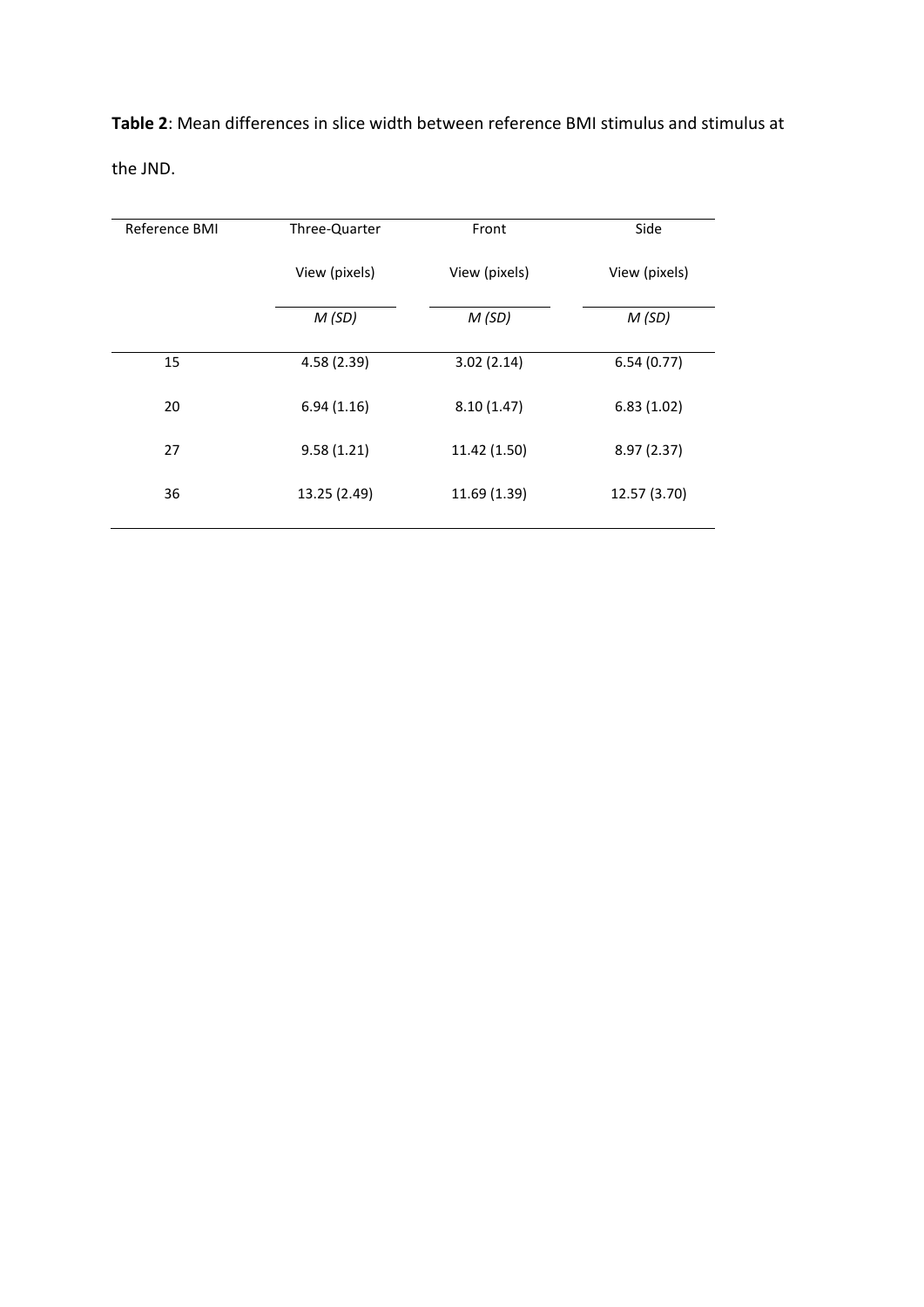### **Supplementary Materials**

In this study we used the same computer-generated imagery (CGI) methods as the film and games industries to create 3D images representing a full spread of BMI. This strategy therefore amounts to an updated version of a figural rating scale, like the Stunkard scale (Stunkard, Sorensen, & Schulsinger, 1983), with the advantage of a continuous variation in BMI, as well as highly realistic 3D imagery.

All the CGI stimuli were created in the Daz Studio v4.8 modelling environment. This program allows subtle manipulation of the body shape and posture of a fully rigged digital model. We used the Victoria 6 character model, which is based on the Genesis 2 female base model, in Daz Studio. From the neck down, there are 320 body shape controls, 16 of which influence whole body attributes such as adiposity. From the neck up there are 209 controls for head shape. For this study, we modified the Victoria 6 character model to capture the average body shape of a 25 year old UK Caucasian female, and this provided our baseline model whose adiposity we could then vary systematically. To do this, we extracted the appropriate averages from the Health Survey for England (2008, 2012) datasets to select the model's height, leg length, bust circumference, under-bust circumference, waist circumference and hip circumference. In addition, we ensured that these baseline models had an average 25-year old female's torso-to-leg ratio and waist-to-hip ratio.

The first question was whether participants judged the Victoria 6 baseline model to be a plausible representation of female body shape. To address this question, we applied the adiposity morphs to render a set of three images intended to capture the underweight, normal weight and overweight classifications defined by the World Health Organization (WHO). We then asked 30 participants who were recruited from amongst friends and